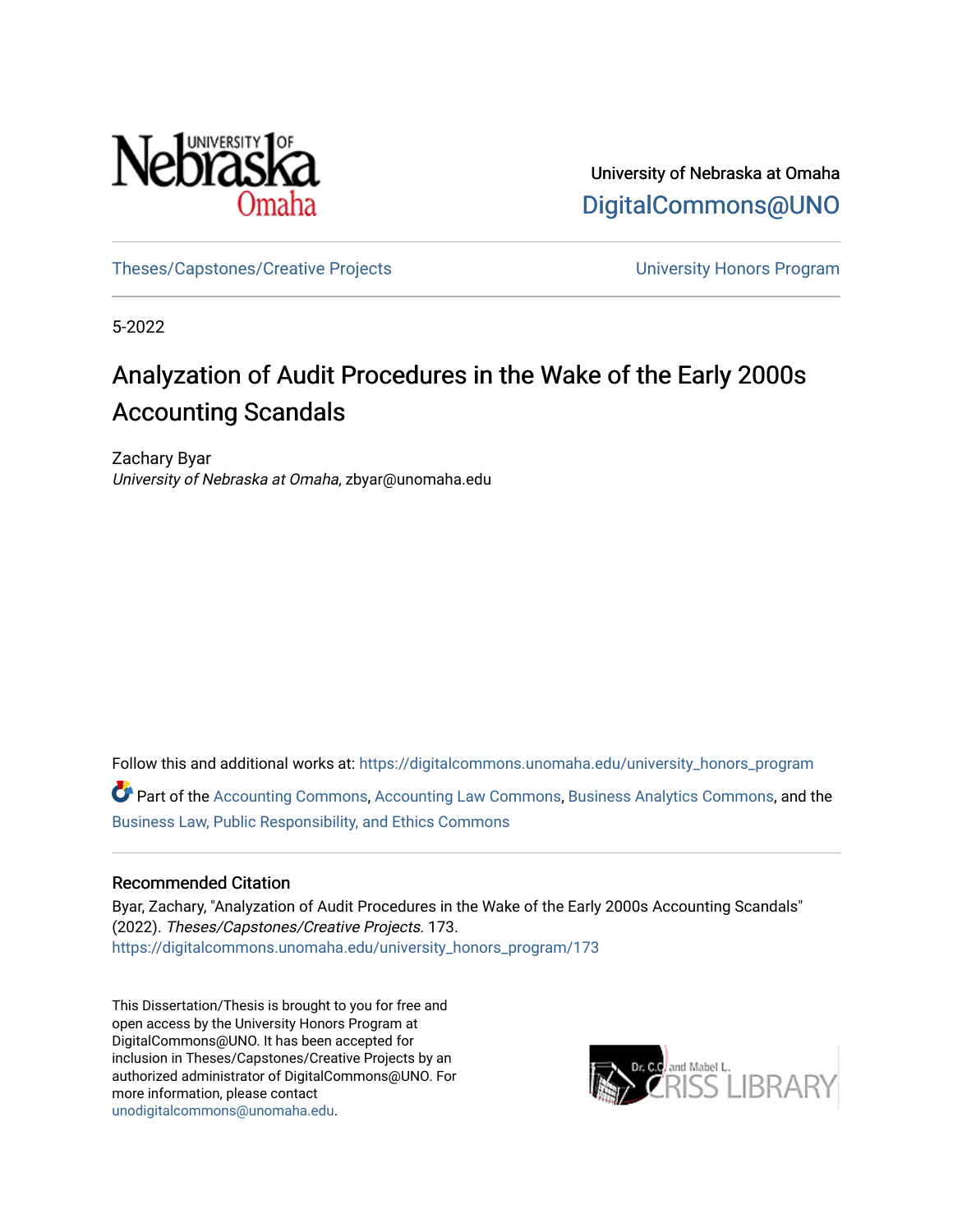**Analyzation of Audit Procedures in the Wake of the Early 2000s Accounting Scandals**

Zachary Byar

University Honors Program Thesis Project

College of Business Administration, University of Nebraska at Omaha

HONR 4980: Senior Honors Project/Thesis

Dr. Jennifer Riley

May 2022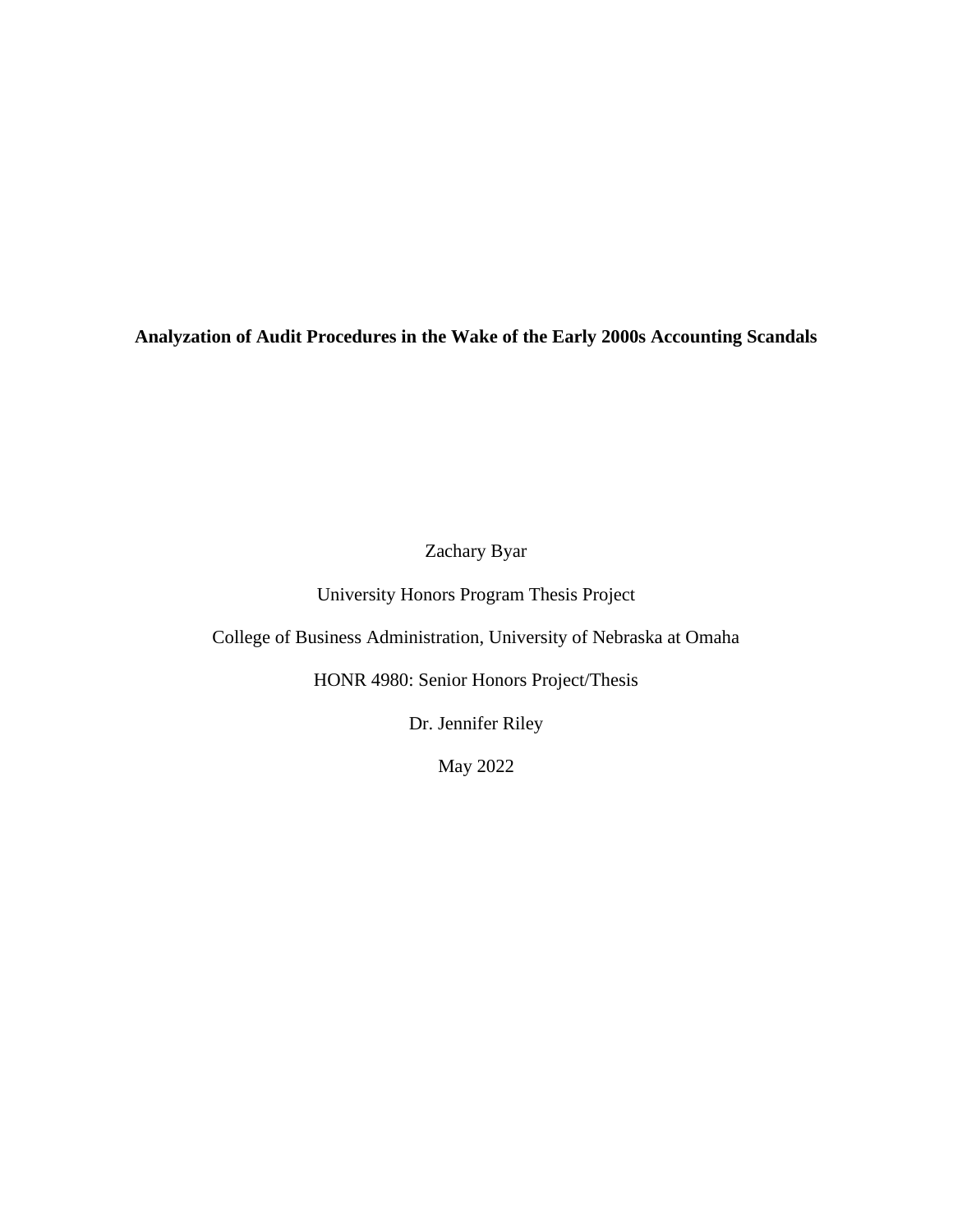## **Table of Contents**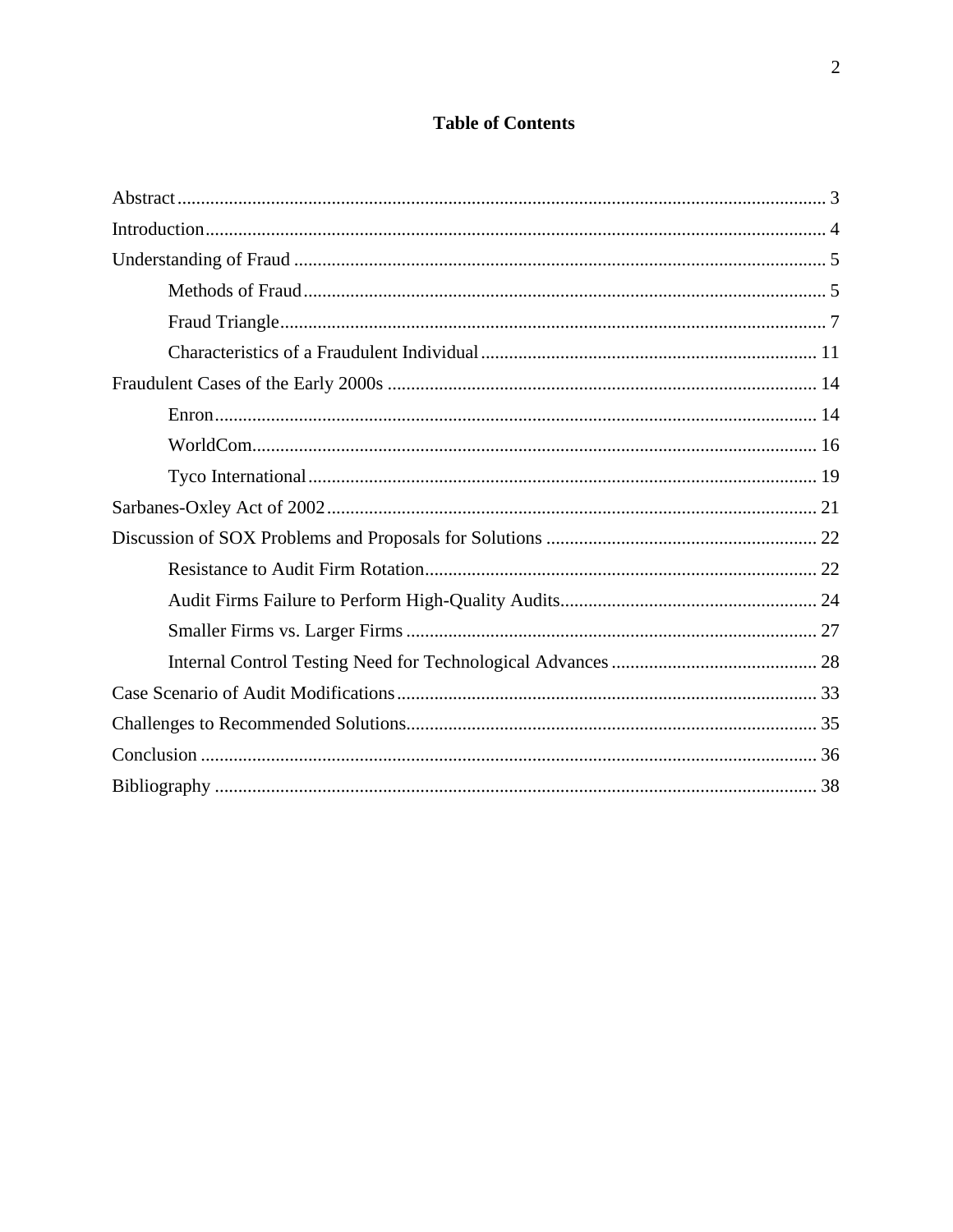#### **Abstract**

<span id="page-3-0"></span>Enron, WorldCom, and Tyco International were companies that operated in different industries and had different levels of net profit for decades. However, these companies had one pivotal thing in common: accounting fraud. In the early 2000s, accounting scandals from large companies created a major impact on the financial markets, causing Congress to take action to increase investor protection through the origination of the Sarbanes-Oxley Act of 2002. The Act was meant to restore investor confidence through strengthened disclosures and auditing requirements for public corporations. However, even with the creation of this new Act from Congress, fraud is still prevalent today, whether in private, public, or governmental entities. Thus, there needs to be an implementation of new audit procedures or modifications of existing procedures to further Congress's main objective of protecting the investor and shareholders of companies in the United States. This research paper will outline the three main accounting scandals stated at the beginning, which will then lead to the explanation of the Sarbanes-Oxley Act of 2002. To conclude, new audit procedures and modifications of existing audit procedures will be explored that will inevitably help deter fraud in public companies.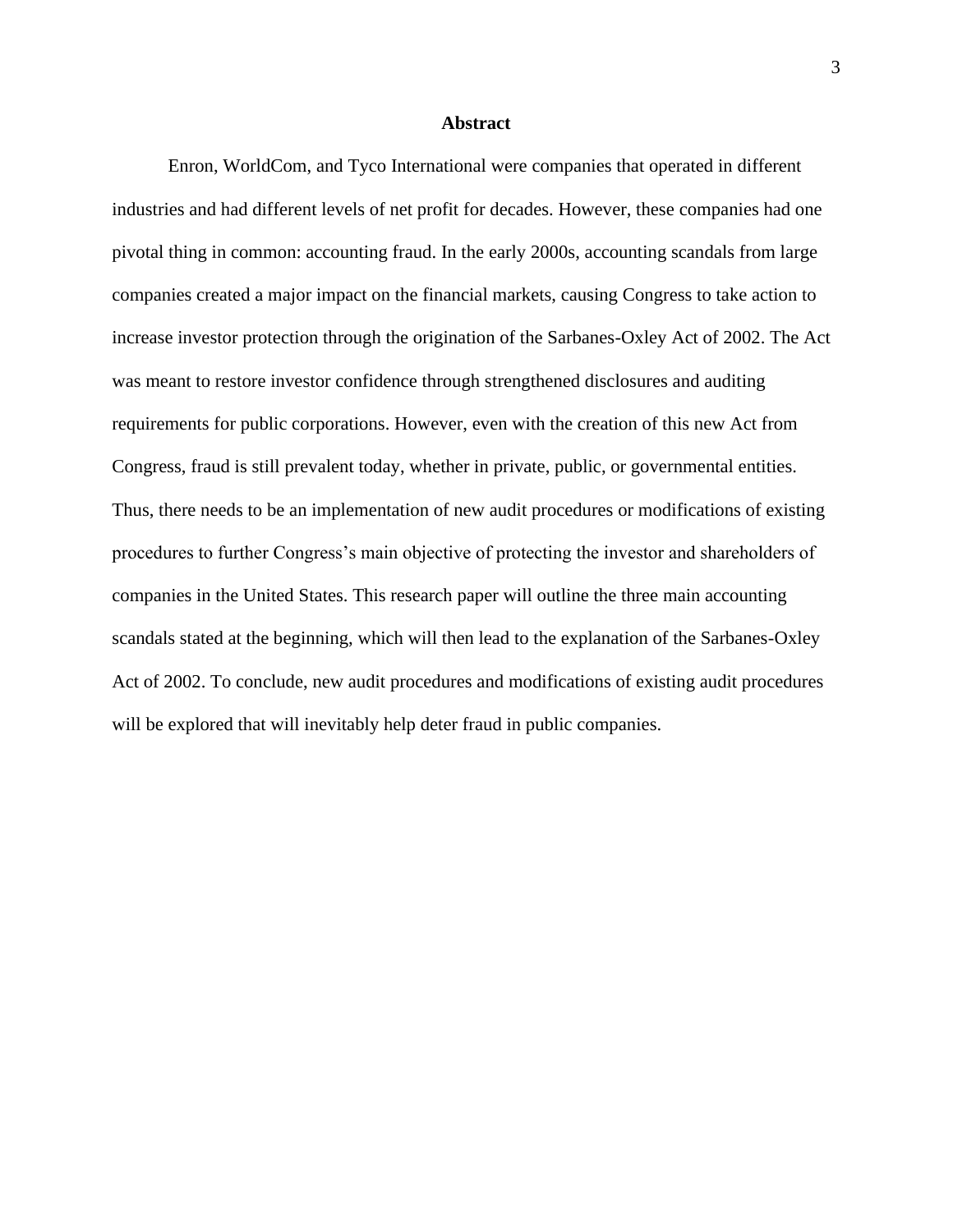#### **Introduction**

<span id="page-4-0"></span>At the dawn of the new century and the new millennium, many were consumed with fear of an impending electronic meltdown as clocks rolled over from 1999 to 2000. The world breathed a sigh of relief, however, when the chaos predicted in the Y2K computer debacle did not occur. Much uncertainty and unease remained, however, as the economy was teetering and a change in political power was brewing. Then, something no one could imagine at the start of a new millennium happened when the horrific tragedy of 9/11 unfolded and the resulting Gulf War ensued. Nestled within these times of uncertainty and tragedy were events of greed and selfishness that cost many investors, and their families dependent on them for financial security, thousands to even millions of dollars. The term defined as wrongful or criminal deception intended to result in financial or personal gain is not greed or selfishness - although those terms tend to go hand-in-hand with the one focused on in this paper. The term defined here is fraud.

Three major companies committed fraud of such astonishingly large magnitude in the early 2000s that the United States government was forced to intervene to protect the investors. Enron, WorldCom, and Tyco International were three major players in their respective industries that committed fraud. The government's intervention with the passage of the Sarbanes-Oxley Act of 2002 (SOX) was intended to restore the confidence of investors in the stock market. Although the government's intentions were valid, the passing of SOX has several flaws in its approach to increasing the confidence of investors in the stock market.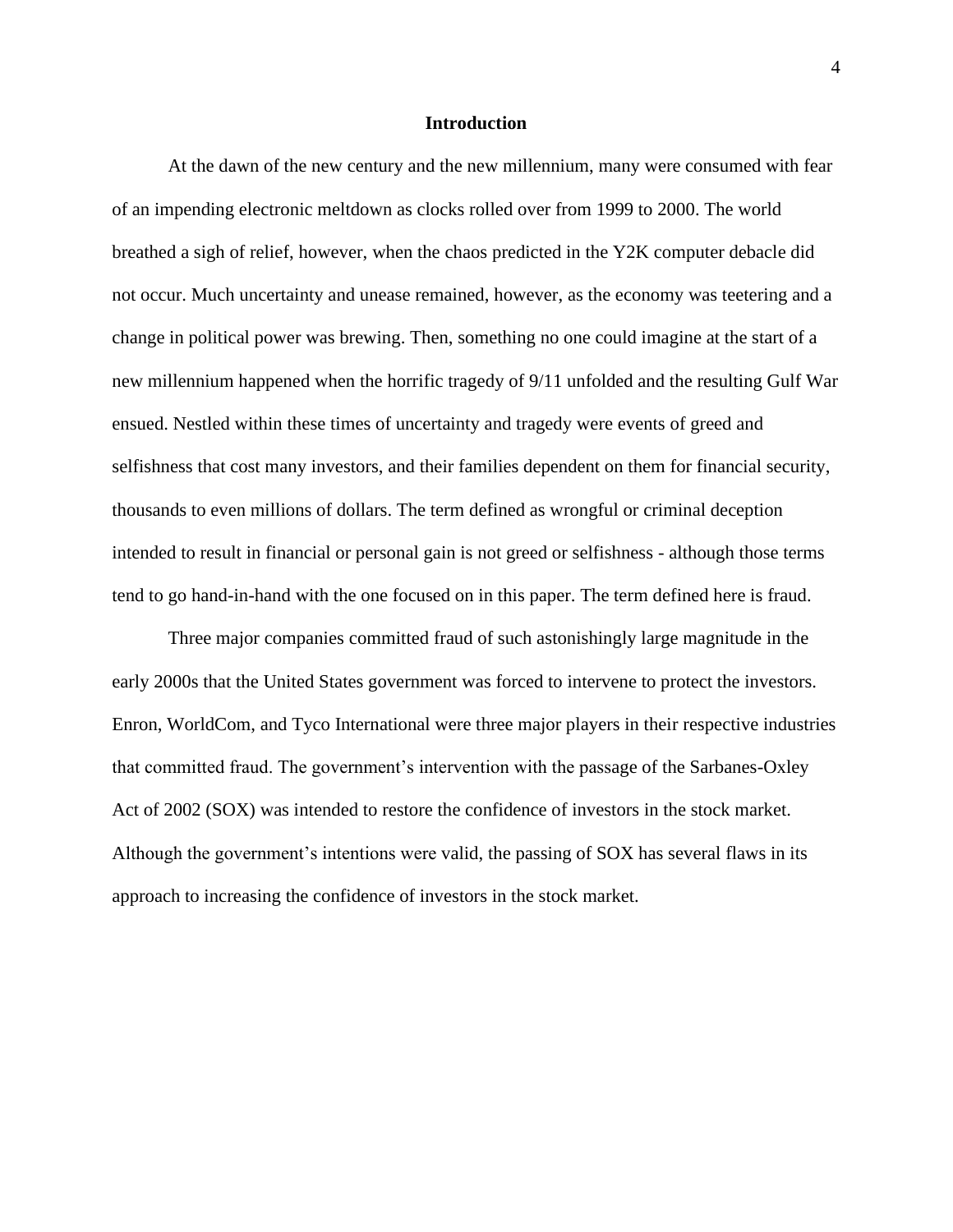## **Understanding of Fraud**

## <span id="page-5-1"></span><span id="page-5-0"></span>**Methods of Fraud**

Fraud is the "knowing misrepresentation of the truth or concealment of a material fact to induce another to act to his or her detriment" (*Black's Law Dictionary*). For the financial sector, fraud focuses more on the act of an individual or individuals aimed at achieving personal gain through the misappropriation of assets, corruption, or financial statement fraud. Misappropriation of assets consists of the theft of an entity's assets that cause financial statements not to be presented in conformity with the generally accepted accounting principles, known as GAAP (Louwers, 2021). Corruption is dishonest or fraudulent conduct by those in power, usually by the means of preference, power, privilege, or payment (Louwers, 2021). Financial statement fraud is defined as "the deliberate misrepresentation of the financial condition of an enterprise accomplished through the intentional misstatement or omission of amounts or disclosures in the financial statements to deceived financial statement users" (*Fraud*, 2003). The three companies stated in the introduction- Enron, WorldCom, and Tyco International- used one of these three fraudulent methods to commit their respective fraud.

For a better representation, Figure 1 represents a fraud tree developed by the Association of Certified Fraud Examiners. The fraud tree shows the three methods of fraud- corruption, asset misappropriation, and financial statement fraud- and the different techniques implemented within each method of fraud. Figure 1 will be a useful tool to follow when discussing each of the fraudulent cases that led to the passing of SOX. Each of the three cases involve one, or more than one in combination, of the three methods of fraud. Figure 1 also details different techniques fraudulent individuals commonly use to commit fraud within each method.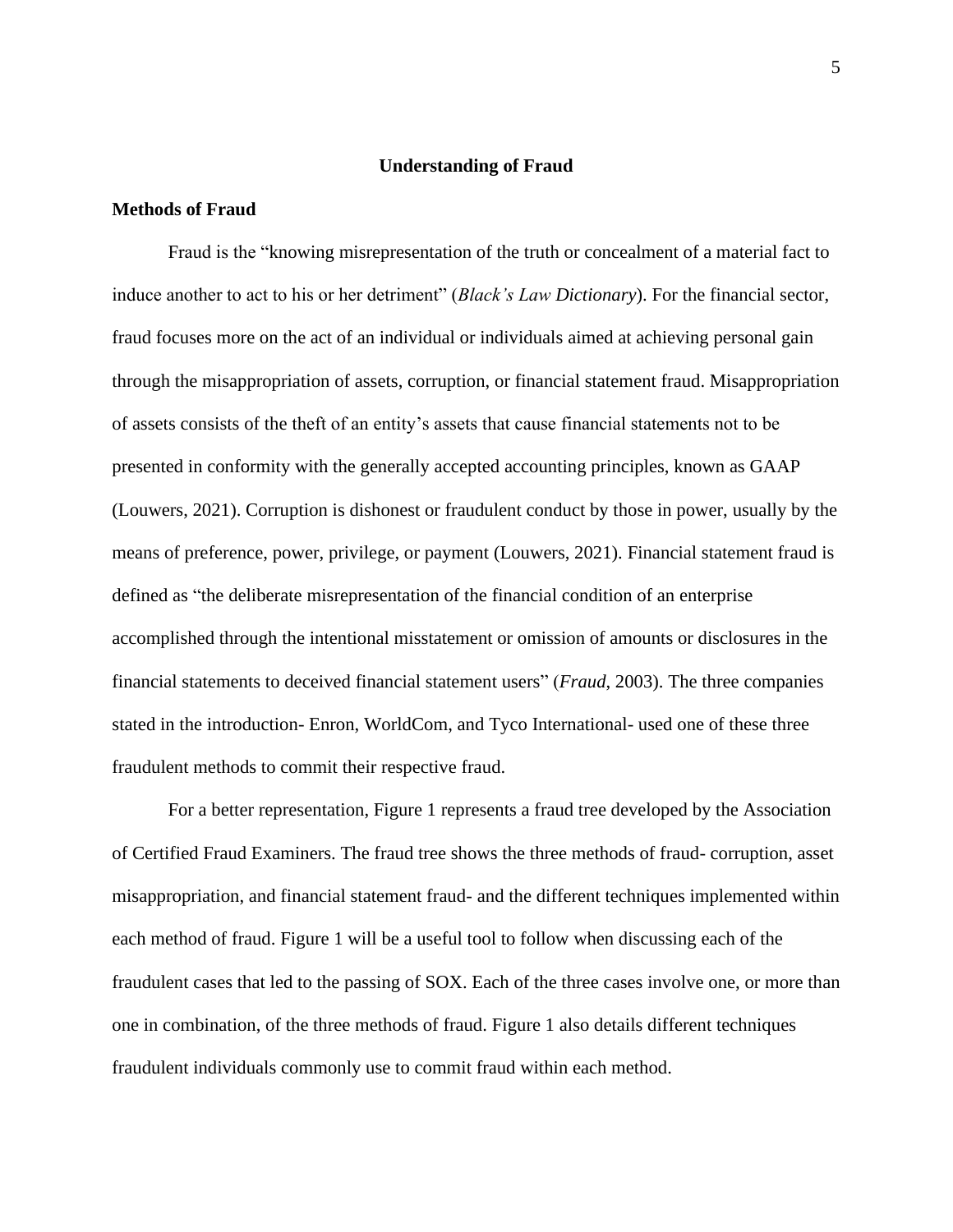

## Figure 1 – Fraud Tree from the Association of Certified Fraud Examiners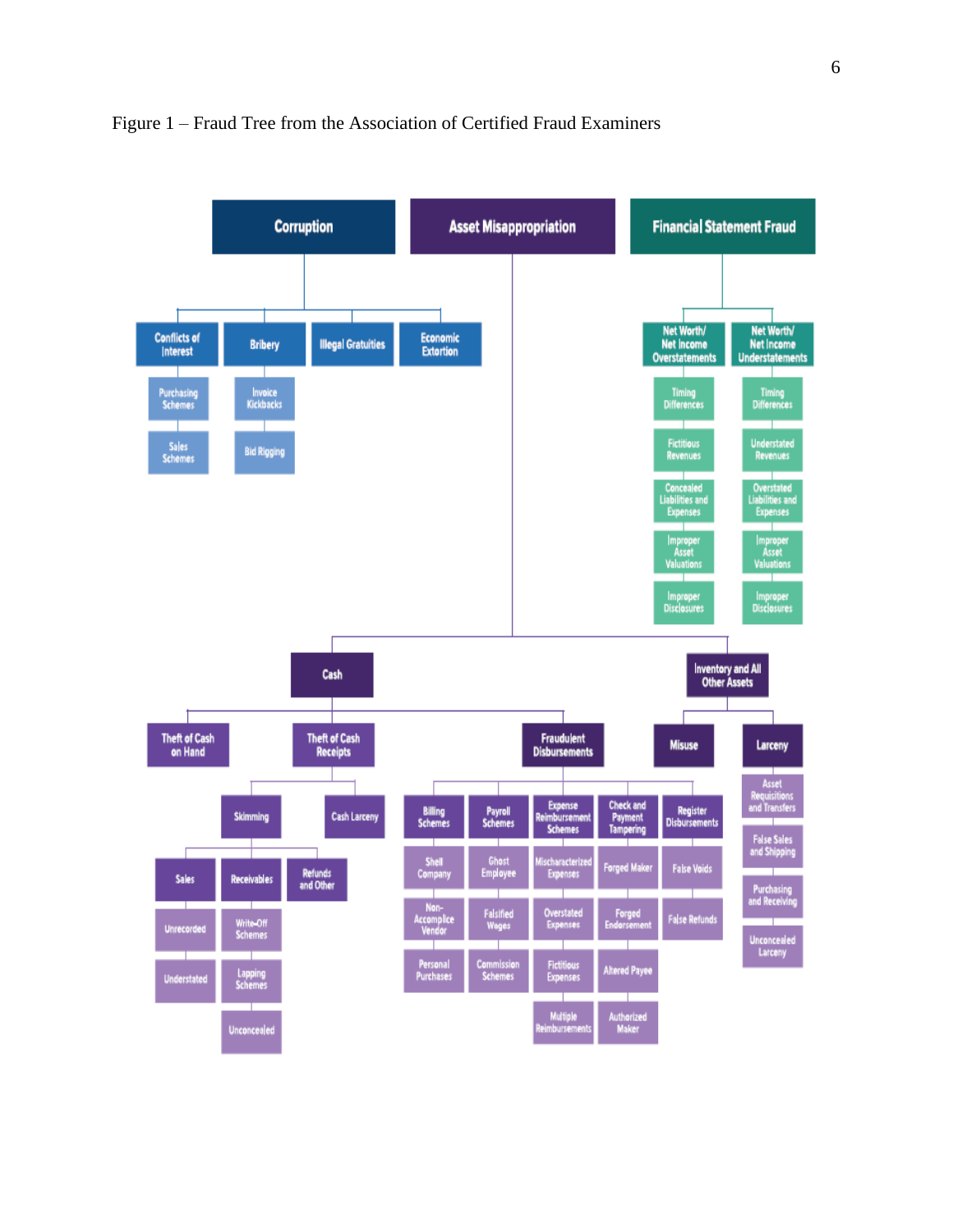## <span id="page-7-0"></span>**Fraud Triangle**

Apropos to the individual or individuals committing fraud, three components must be present for fraud to occur within a company: opportunity, pressure, and rationalization (Louwers, 2021). Figure 3, illustrated at the end of the fraud triangle section, displays a visual of the fraud triangle. Opportunities to commit fraud can be found in many different forms within a company, and generally depend on the level of internal controls in place. For a firm, fewer internal controls result in a higher risk of fraud to occur. For example, a lack of proper segregation of duties occurs if one person handles all aspects of the cash activity. This allows that individual to commit and conceal the fraud. The following illustration shown in Figure 2 details a flowchart that illustrates proper segregation of duties for cash activity at a firm. As outlined in the figure, there are three individuals responsible for the handling cash receipts at a store, and there are specifically two individuals that are in-charge of the processing of the cash receipts. The treasurer receives the cash or check from the customer and prepares a deposit slip for the cash or check. Then, the deposit slip and the cash or check is given to the clerk that subsequently takes the items to the bank. If improper segregation of duties for cash activity took place at a firm, then the treasurer would have received the cash from the customer and took the money to the bank himself, potentially depositing the money into his personal bank account instead of the company's bank account. Thus, the risk of fraud occurring is heightened when a lack of segregation of duties occurs in a firm.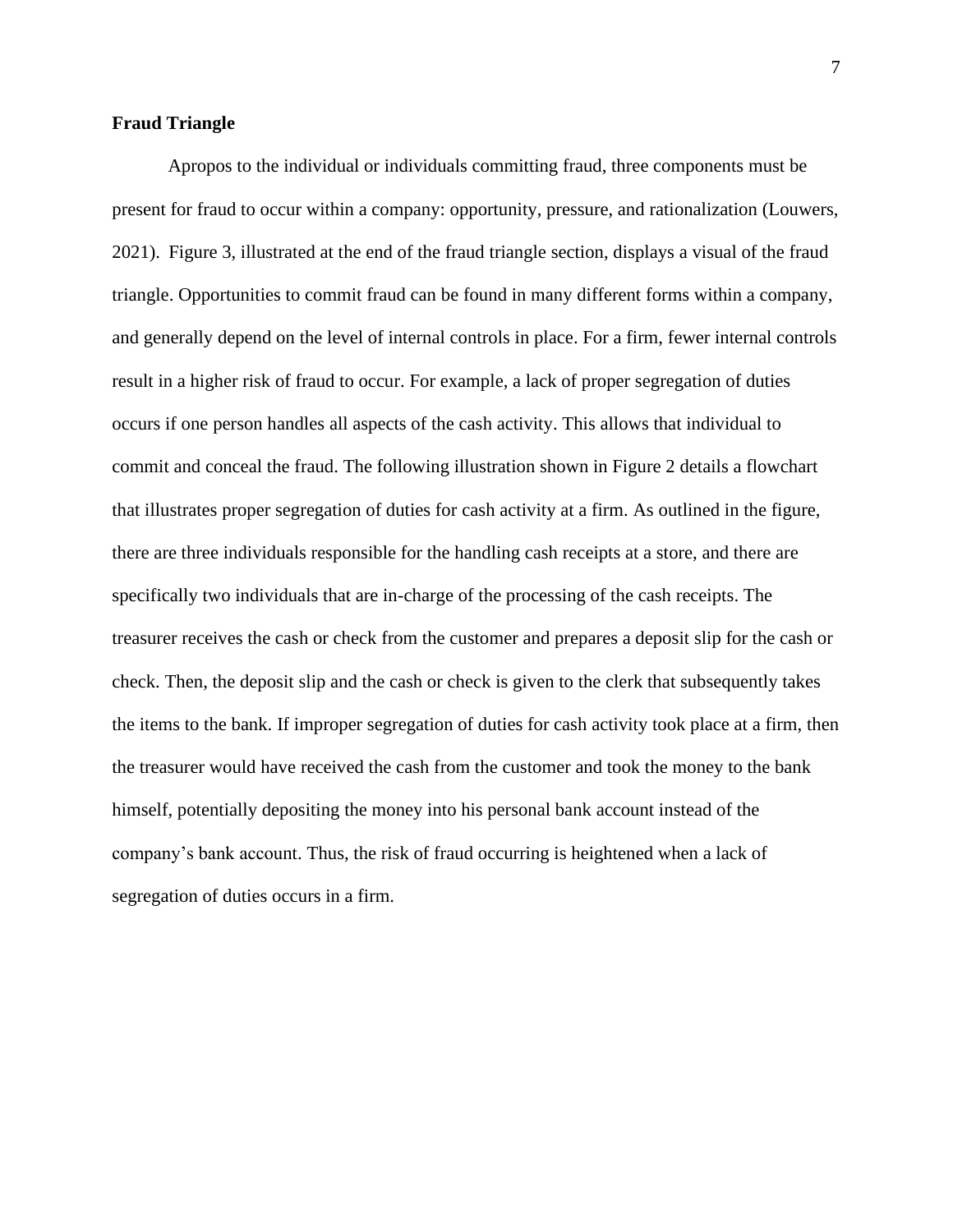

## Figure 2 – Example of a Flowchart Illustrating Cash Activity in a Firm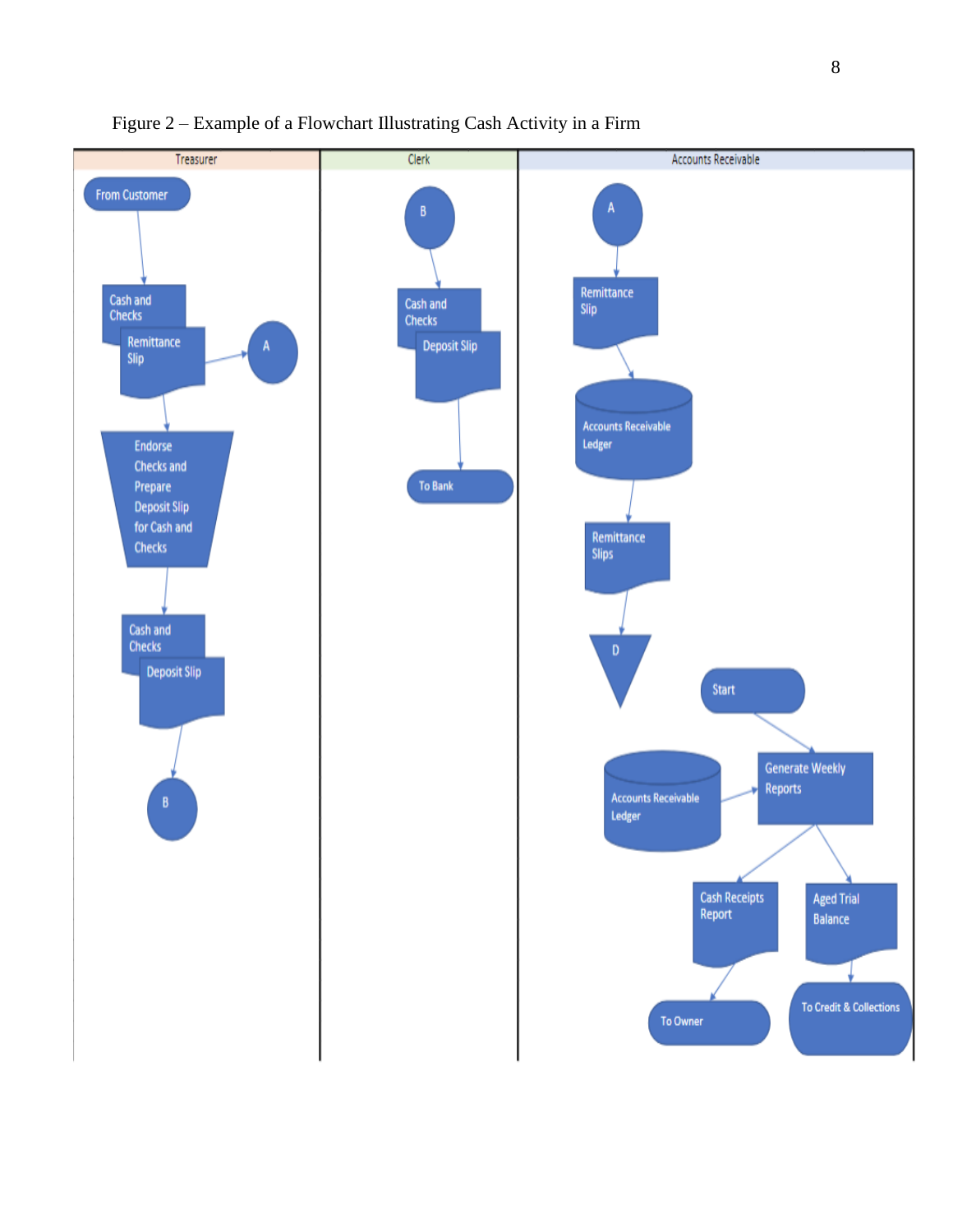Furthermore, even if there are internal controls in place, opportunities can arise if the internal controls are not monitored or enforced properly. For example, a company may have a policy to require two individuals to process payments: one to approve payments and one to disburse the cash. However, subsequent staff shortages result in only one individual taking over both of these duties. Lastly, an opportunity to commit financial fraud can occur if an individual has too much trust from management or co-workers. People committing fraud tend to be individuals management least expects. Described later in this paper, the City of Dixon fraud provides a stunning example of the opportunities allowed by lax internal controls and misplaced trust.

Pressure or motivation, the next aspect of financial fraud, can develop from either external or internal factors. External pressure or motivation can form based on many different influences, but the most common are debt and greed. For instance, a staff accountant may commit fraud to pay off student loan debt or gambling loses. Lifestyle choices, such as having luxury items, can also heavily influence an individual to commit fraud. Internal pressure or motivation most often stems from an individual experiencing pressure to perform well within a company to receive an inventive or hold onto a position. An individual can also be motivated to commit fraud as a result of feeling underappreciated or overworked. The presence of opportunities and pressures then lead to the final necessary component of fraud: rationalization.

Individuals with both opportunity and pressure will still need to find a way to rationalize their choice to commit financial fraud. Rationalization is defined as the fraudster's selfjustification that it is somehow acceptable to steal (Louwers, 2021). In the example of an overworked individual, the individual might rationalize committing fraud because "I deserve to be paid for what I am worth". Another common rationalization for financial fraud is that the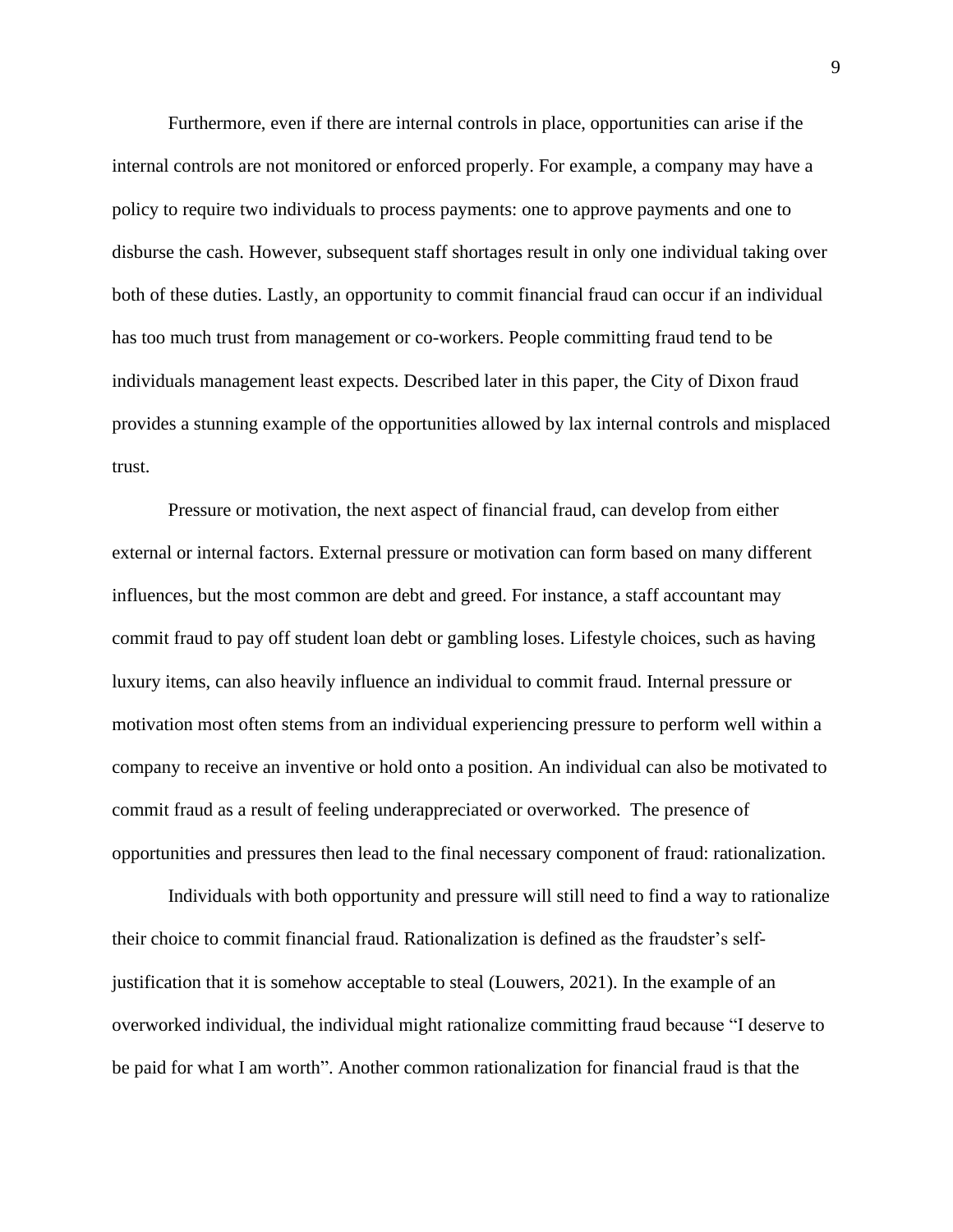company will not miss the money or even notice the money is missing. While many employees have opportunities and pressures, it is this ability to justify the fraud to themselves that allows them to commit the fraudulent action.

Figure 3 – Fraud Triangle (Louwers, 2021)



The fraud triangle provides a representation of the factors that combine to influence an individual's decision to commit fraud. These factors are apparent in all three of the methods described in the fraud tree. In the cases of Enron, WorldCom, and Tyco International, company executives within each firm had opportunity to commit fraud and rationalized their choice based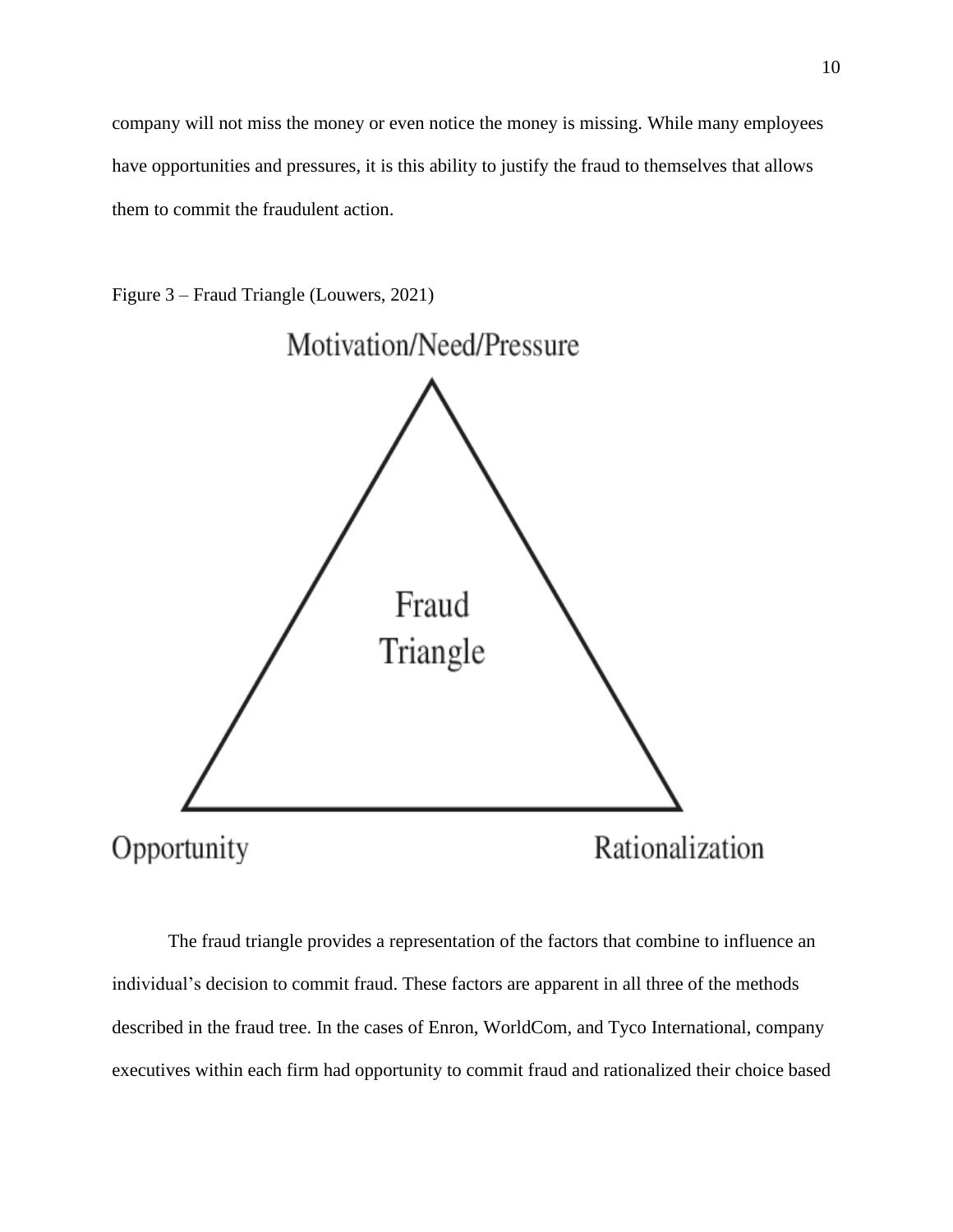on their respective pressures. When analyzing each individual fraud case, the opportunity, rationalization, and pressure become apparent and help explain the rational in committing fraud through either corruption, financial statement fraud, or misappropriation of assets.

## <span id="page-11-0"></span>**Characteristics of a Fraudulent Individual**

Employees committing fraud possess characteristics and may exhibit behavior that can be a warning for management to further investigate the risk of fraud within an organization. These characteristics and behaviors include (Louwers, 2021):

- Experience sleeplessness.
	- Drink too much.
	- Take drugs.
	- Become irritable easily.
	- Cannot relax.
	- Get defensive or argumentative.
	- Cannot look people in the eye.
- Go to confession or seek psychological advice.
- Find excuses or scapegoats for mistakes.
- Work standing up.
- Work alone.
- Work late frequently.
- Sweat excessively. • Do not take vacations.

However, many of these behaviors are indicative of an everyday employee not committing fraud as well. This makes fraud difficult to identify based on behavior alone. Additionally, the profile of a white-collar criminal tends to have the following characteristics:

- Possess an education beyond high school.
- Likely to be a member of a church, mosque, or temple.
- Range from 18 to 65 years old.
- Likely to be socially conforming.

• Likely to be married.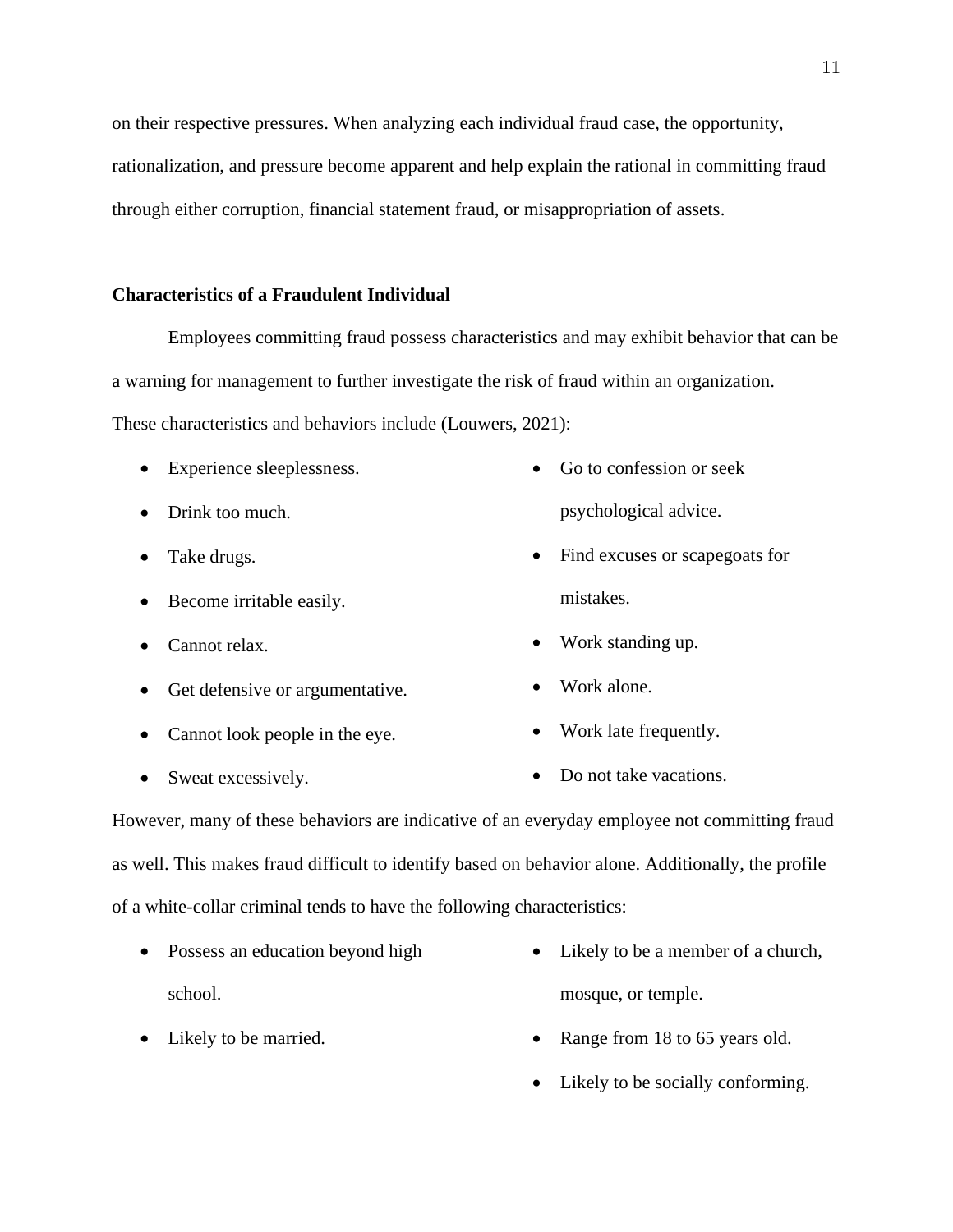- Likely to have an employment tenure of 1 to 20 years.
- Possess no arrest record.
- Likely to act alone.

Once again, identifying a white-collar criminal through the presence of these characteristics bodes equally as challenging. For instance, using the identifying characteristics of a white-collar criminal, a large majority of the college student body would be identified as a white-collar criminal. Thus, an audit team cannot rely on observed behavior and needs to develop a wellplanned test of the internal controls to identify a potential risk of fraud.

One of the most infamous cases of governmental fraud is the perfect example of a whitecollar criminal. In the City of Dixon, Illinois, Rita Crundwell, the former Comptroller and Treasurer, stole an estimated \$54 million from the city from 1990 to 2012. During these 22 years, she created a secret bank account named the Reserve Sewer Capital Development Account (RSCDA) and would have the money deposited into another account called the Capital Development Fund through fabricated state invoices. The checks would be payable to the Treasurer, which she then deposited into the RSCDA fund (Kartemquin, 2017). She would then use the funds deposited in the RSCDA as her personal bank account since she had sole access to the funds.

The components of the fraud triangle are clearly apparent in the Crundwell fraud case. She had the opportunity to manage the city funds. And, when paired with her sterling reputation within the city government, she had every opportunity to create an account within the bank under the umbrella of the city government. Additionally, since the City of Dixon was small, Crundwell had nearly complete control over the city's accounts, with few employees having access to the city's financial statements. This indicates an internal control deficiency of lack of segregation of duties, thus providing all the **opportunity** she needed to commit and conceal the fraud.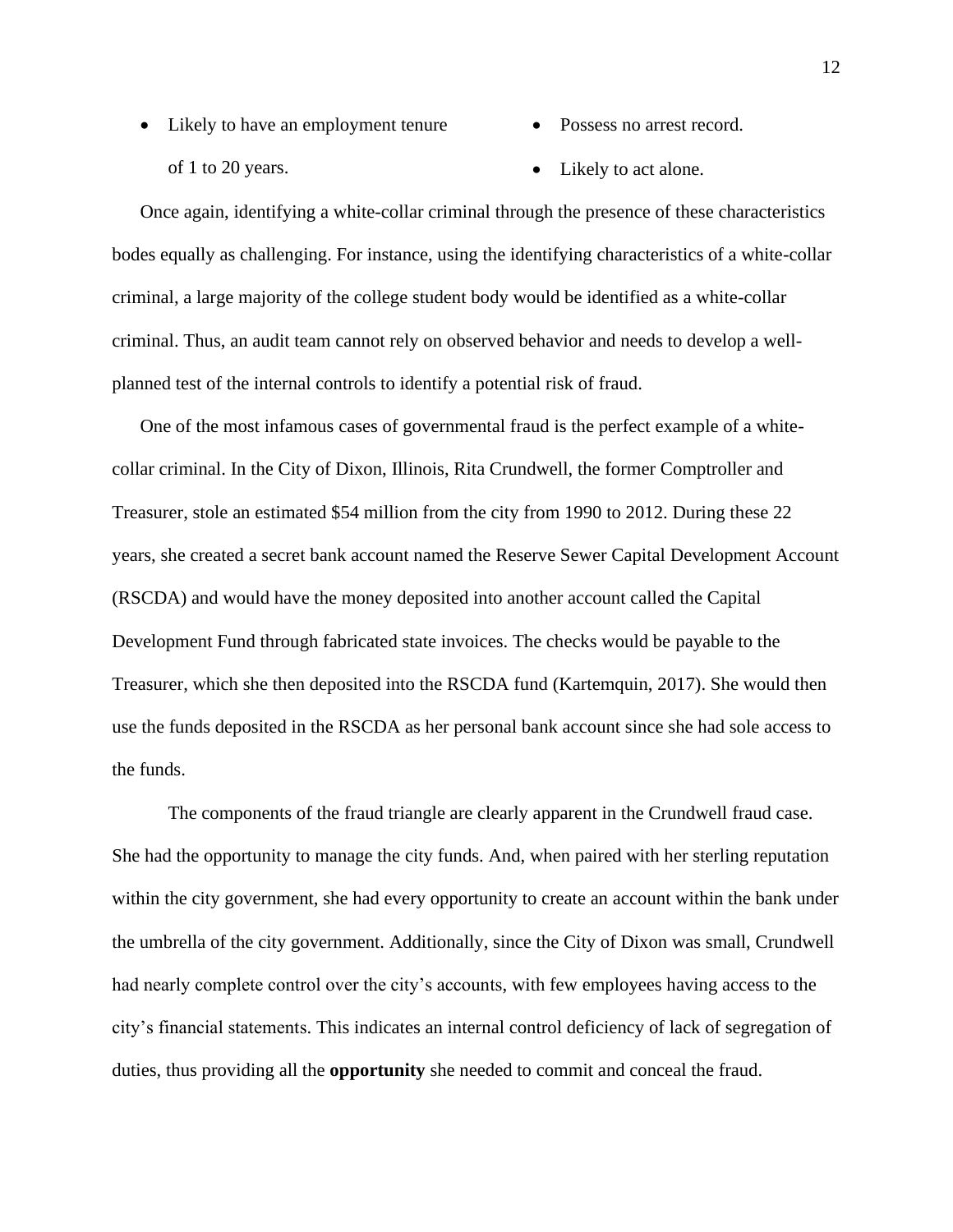Crundwell did not have any external debt to repay. Rather, she had a passion to breed horses for competition and her desire to further this pursuit is the **pressure** encouraging her to take the fraudulent actions. She **rationalized** her fraud by assuming that since the fraud would never be discovered, no one would be hurt by it. In other words, what they don't know can't hurt them.



Pictured above with one of her championship horses, Rita Crundwell is an exceptional example of a white-collar criminal. Using the list of behaviors and characteristics identified above, Crundwell would often work alone, find excuses for mistakes, and become argumentative or defensive if anyone questioned her. Furthermore, she was a 37- to 59-year-old during the time of her fraud, with no prior arrest record. Crundwell was also socially conforming and became an active member of the community, thus reducing any skepticism on the part of her co-workers. The case of Rita Crundwell and the City of Dixon is a prime example of why auditors need to create a well-developed audit test plan as fraud can be conducted even from the least likely of people. And because the fraud continued for nearly a decade after the passage of SOX, it supports the need for modification of SOX and associated audit procedures.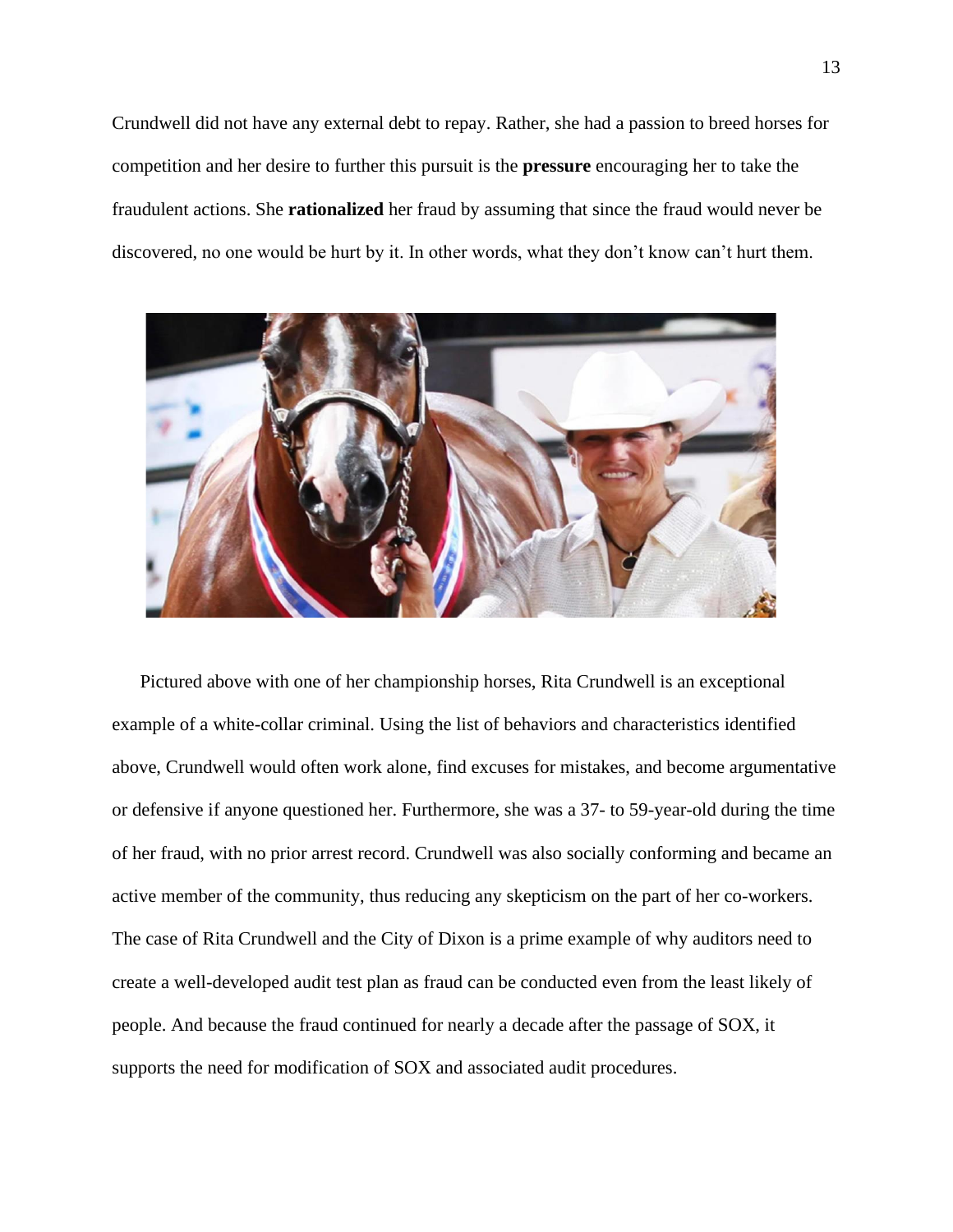### **Fraudulent Cases of the Early 2000s**

## <span id="page-14-1"></span><span id="page-14-0"></span>**Enron**

Enron was founded in 1985 by Kenneth Lay in the merger of Houston Natural Gas Corporation and InterNorth, Inc., two natural-gas transmission companies. In the early 1990s, Congress adopted a series of laws to deregulate the sale of natural gas, which caused Enron to lose its exclusive right to operate its pipelines (Bondarenko, 2022). As a result, with the help of Jeffrey Skilling, the eventual CEO of Enron, the company developed itself into a trader of energy derivative contracts, ultimately acting as the intermediary between the natural-gas producers and their consumers. By becoming a trader of energy derivative contracts, Enron soon dominated the market for natural-gas contracts, generating massive profits on its trades. Skilling later focused the attention of the company on aggressive trading that would generate as much cash from the trade.

Although Enron was successful initially, the increased competition within the energytrading business consequently led to the company's profits beginning to shrink rapidly. Instead of finding alternative means of increasing revenue, the company executives began to rely on dubious accounting practices, such as "mark-to-market accounting," to hide the poor performance of the company from shareholders. The practice of "mark-to-marketing accounting" allowed the company to take unrealized future gains for trading contracts on the income statements, which alludes to a company producing higher profits (Bondarenko, 2022). Assets deemed as troubled would be transferred to special purpose entities (SPEs), which kept the troubled assets off the books.

Using the fraud tree in Figure 1, Enron's dubious accounting procedures would be classified as a combination of asset misappropriation and financial statement fraud based on their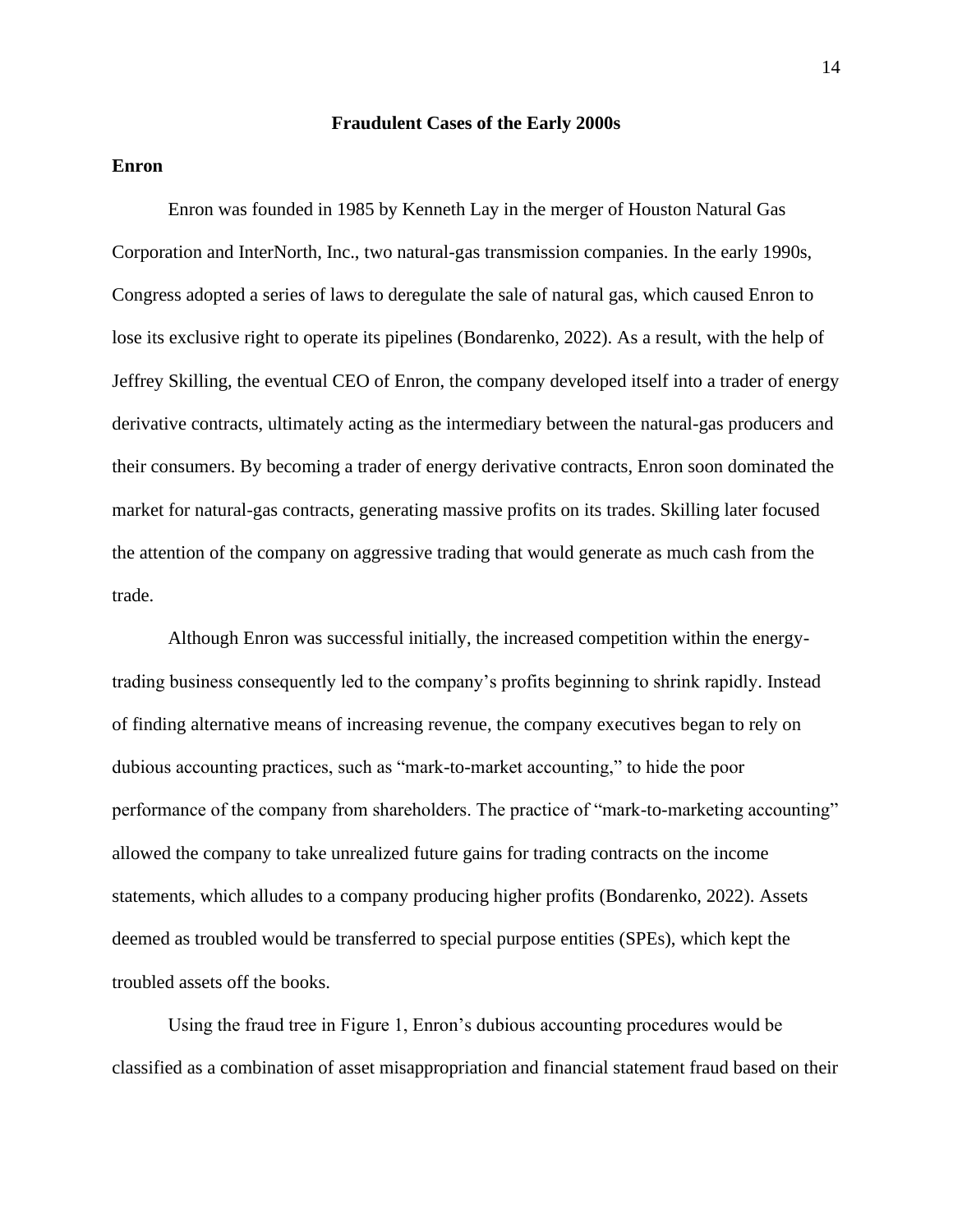asset transfers and improper gain recognition. Enron misappropriated assets by making transfers into the SPEs, which misstates the amount of assets reported on the balance sheet statement. Regarding the financial statement fraud, Enron improperly recorded unrealized gains and reported them on the income statement, misrepresenting the financial performance of the company during the fiscal year. To the investors, the company would look profitable, hiding the fact that financial performance of the company was on the brink of failure.

At the first sign of trouble, Skilling, Andrew Fastow, the CFO of Enron and the operator of some of the SPEs, and Kenneth Lay all had the financial pressure to commit fraud. The pressure of representing Enron as a successful company in the eyes of investors spurred each individual to commit fraud. Given their positions as high-ranking executives of the company and taking advantage of the trust of everyone within the organization, the three men had the opportunity to commit the fraud. Each fraudster rationalized their actions through the justification that the company will eventually become profitable, and no one will know the fraud was committed. However, this did not occur, and people began to uncover the fraud committed by each of the three men.

After analysts began to take a deeper investigation into the financial statements of Enron, Enron decided to post a \$638 million loss for the third quarter, ultimately inspiring the intervention by the Securities and Exchange Commission (SEC). Enron stock fell from around \$90 per share in the mid-2000 to \$12 per share by the beginning of November 2001, eventually plummeting to \$1 per share (Bondarenko, 2022). On December 2, 2001, Enron filed for Chapter 11 bankruptcy, and Enron employees were subsequently let go from the company with their 401(k)-pension depleted as a result of the pension being tied to company stock.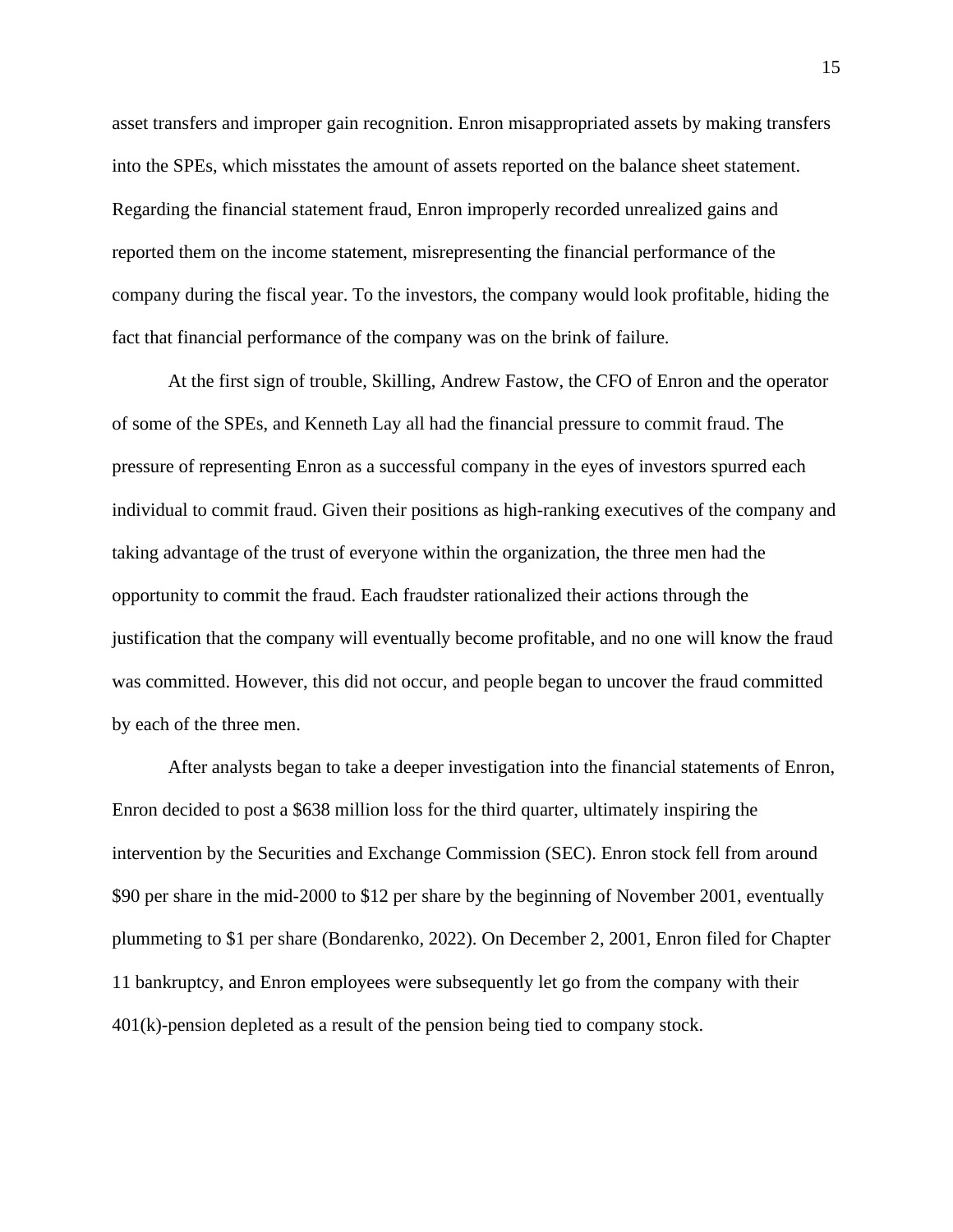Skilling, the CEO, was sentenced to more than 24 years in prison on charges of conspiracy and fraud. Lay, the founder, was sentenced to more than 45 years in prison on charges of conspiracy and fraud. Fastow, the CFO, was sentenced to six years in prison on the charges of fraud (Bondarenko, 2022). However, one of the most notable consequences that resulted from the Enron accounting scandal was the downfall of Arthur Andersen, who was the auditor and consultant for Enron. When the SEC began investigating the transactions between the SPEs and Enron, some officials at Arthur Andersen hastily started shredding documents pertaining to the audits of Enron, ultimately committing obstruction of justice. Clients of Arthur Andersen began to distance themselves from the disdained audit firm to ensure investors that their respective financial statements met the highest accounting standards as set forth by the Generally Accepted Accounting Procedures (GAAP). Eventually, employees of Arthur Andersen began to leave voluntarily or were laid off.

Overall, the collapse of Enron has become one of the largest bankruptcy filings in the history of the United States and cost investors close to \$74 billion (Bondarenko, 2022).

## <span id="page-16-0"></span>**WorldCom**

WorldCom was founded in 1983 in Hattiesburg, Mississippi, by Bernard Ebbers and three other investors, with Ebbers serving as the CEO of the company. By the late 1990s and early 2000s, WorldCom established itself as one of the largest telecommunications players in the industry and had grown through a series of acquisitions and mergers in the 1990s. The company later relocated to Clinton, Mississippi.

Beginning in 2000, at the start of the dot-com bubble, the Board of Directors of WorldCom authorized loan and loan guarantees to Ebbers to prevent him from selling his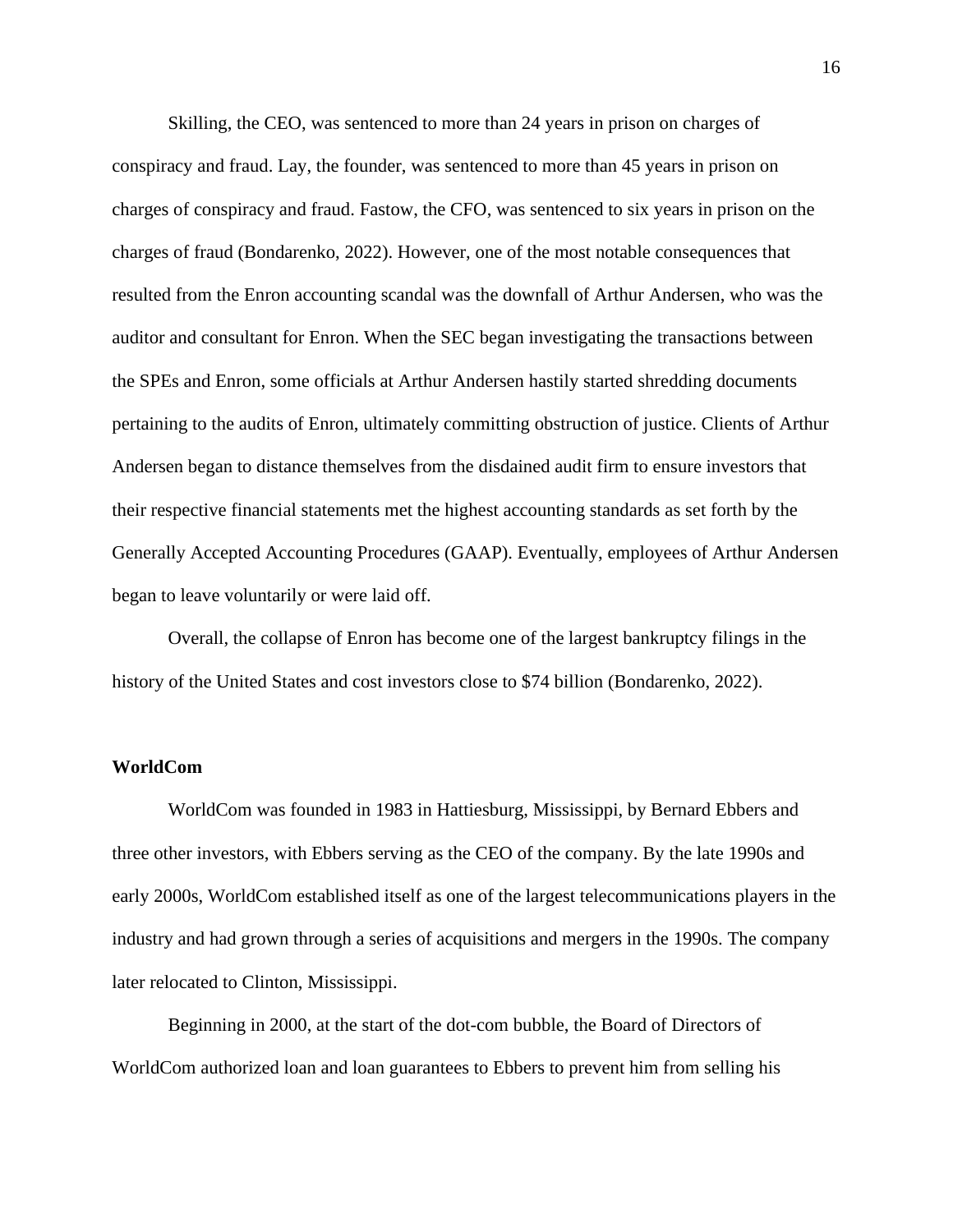WorldCom shares. However, due to Ebbers's lack of coherent strategy following the Sprint merger collapse, the Board of Directors became impatient with his leadership, thus requesting his resignation. Upon his resignation, Ebbers's loans were consolidated into a single promissory note of \$408.2 million.

Yet, unknown to the Board of Directors, fraudulent accounting methods were being used prevalently to hide the decreased earnings of WorldCom and maintain the company's stock price. The major players in the accounting scandal included Ebbers, CFO Scott Sullivan, Controller David Myers, and Accounting Director Buford Yates. The four players committed the fraud by booking "line costs" and inflating revenues. Booking "line costs" refers to booking operating expenses that should be reported on the income statement as capital expenditures, or "prepaid expenses," on the balance sheet (George, 2021). Capital expenditures are for long-lived, depreciable assets and can be spread out over a period of years whereas operating expenses must be recognized in full when the expenses occur. Essentially, the company looks more profitable since the operating expenses are not recorded on the income statement. The fraudulent accounting practices used bogus accounting entries from "corporate unallocated revenue accounts" to inflate the revenues to appear that there was a higher stream of revenue to shareholders (George, 2021).

An analysis of the fraud tree in Figure 1 shows that WorldCom committed financial statement fraud in the form of fictitious revenues and misstated expenses. The four main players recorded, or directed the recording of, fictious journal entries to create a revenue stream from "corporate unallocated revenue accounts." On the income statement, these entries would inflate the revenue account. By using capital expenditures for booking operating expenses, the expenses would not be reported on the income statement immediately. This combination created a timing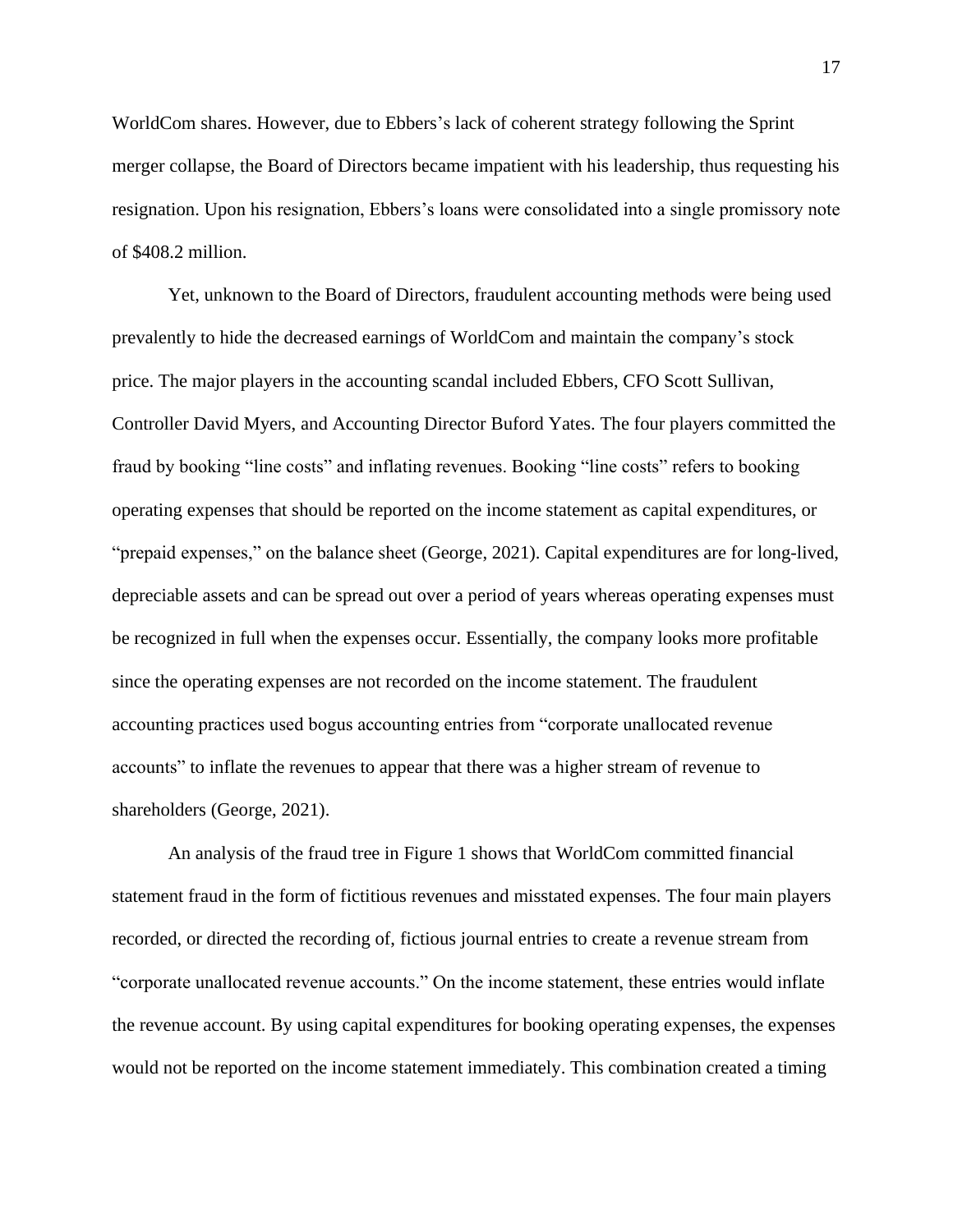difference that significantly overstated net income. To investors, WorldCom appeared to be an attractive company for investment.

The demise of WorldCom began when a small group of internal auditors, led by Cynthia Cooper, investigated and revealed \$3.8 billion worth of fraudulent entries on the books. The investigation was triggered by suspicious entries during a routine capital expenditure audit (George, 2021). Once again, Arthur Andersen was the auditor for WorldCom and failed to detect the fraud for the four years the fraud was ensuing, eventually withdrawing its audit opinion of WorldCom for 2001. The SEC intervened and further investigated WorldCom for questionable accounting practices. On July 21, 2002, WorldCom filed for bankruptcy and eventually changed its name to MCI and relocated to Ashburn, Virginia. In 2006, MCI was acquired by Verizon Communications (George, 2021).

Ebbers was charged with conspiracy, fraud, and filing false documents with regulators, and sentenced to prison for 25 years. As part of a plea agreement to testify against Ebbers, Sullivan, the CFO of WorldCom, was sentenced to five years in prison on charges of fraud and conspiracy. Myers, the Controller, and Yates, the Accounting Director, were sentenced to one year and one day in prison on the charges of fraud. Ultimately, WorldCom replaced Enron, which occurred one year prior, as the largest accounting fraud in the history of the United States, costing investors close to \$175 billion (George, 2021).

Using Figure 3, the fraud triangle, each of the four main players had ample opportunity to commit fraud. Each held a high-ranking role within the organization, with full access to the financial statements of the company. At the time, no one would have suspected them of committing financial statement fraud. However, given the pressure to hide declining performance and maintain the company stock, each fraudster rationalized that the success and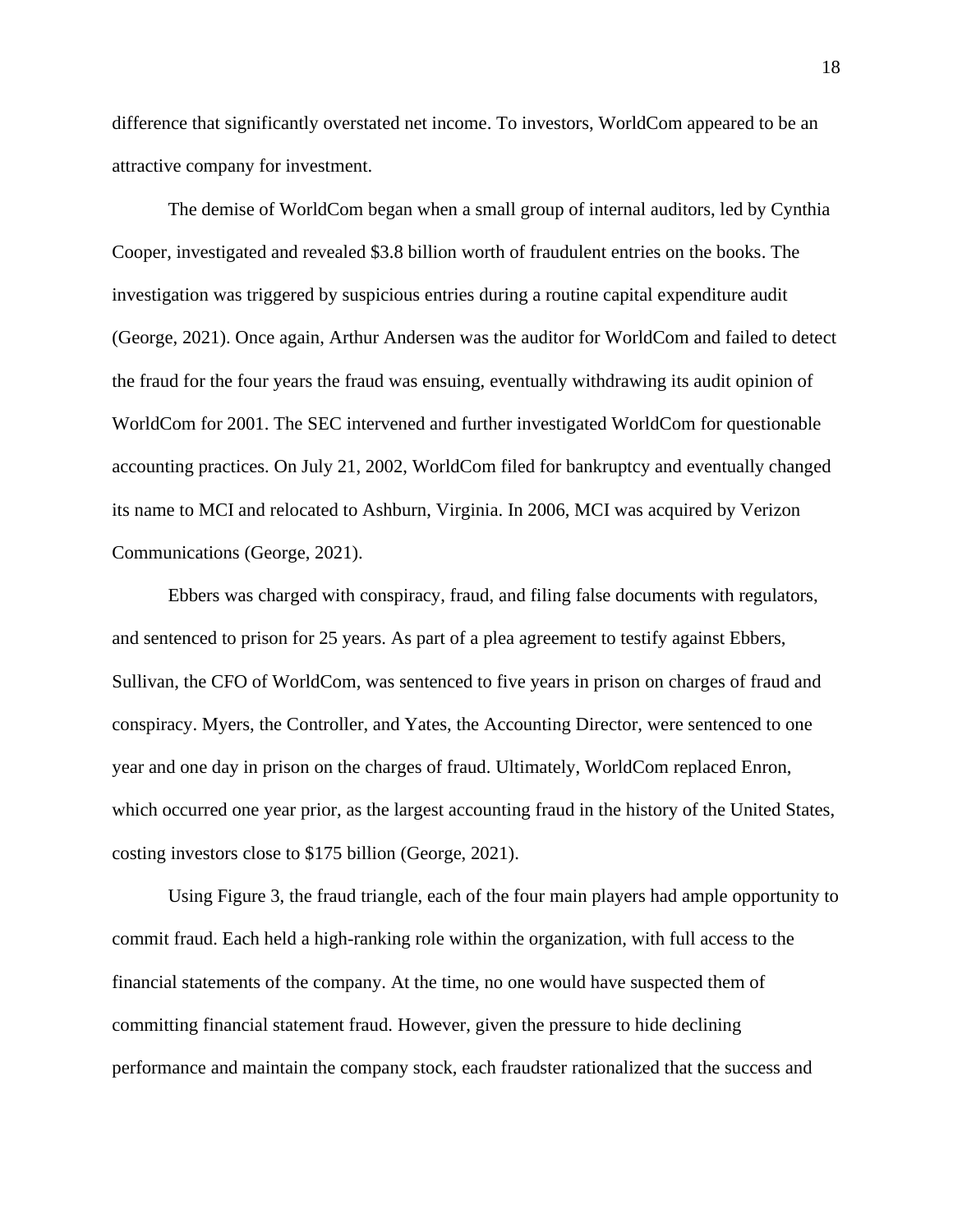future of the company depended on their immediate action. If the declining performance, exacerbated by the dot-com emergence, were to become public, WorldCom would have lost investors, suffering negative consequences for the company. Thus, the rational of avoiding the loss of investors influenced their decision to commit financial statement fraud.

## <span id="page-19-0"></span>**Tyco International**

Tyco International's motive of fraud differed in the fraud committed by the former CEO and CFO of the company was fueled primarily by personal greed. Tyco International was founded in 1960 by Arthur J. Rosenburg and served as an investment holding company for two segments: Tyco Semiconductors and The Materials Research Laboratory. By 1992, when Dennis Kozlowski became CEO, the company adopted an aggressive acquisition strategy, leading to the acquisition of over 3,000 companies in a decade (Sorkin, 2002). By midway through the fiscal year 2002, Tyco International became involved in an accounting scandal that eventually cost investors close to \$1.3 billion.

Kozlowski and Mark H. Swartz, former CFO, stole money from the company to fund personal desires, such as an apartment on Park Avenue and jewelry bought from Tiffany's. The result of their theft was close to \$600 million of the company's money. To commit the fraud, the duo stole \$170 million from the company itself and then artificially inflated the value of the stock for the company, eventually reaping more than \$430 million from selling the inflated stock (Sorkin, 2002). In order to inflate the stock, Swartz used financial entries to stabilize the income statement and make it appear as if the company was growing. The fraud remained undetected for several years, likely due to Kozlowski's recommendation of the choice of audit firm, casting doubt on their impartiality. The SEC later intervened after an analyst reported questionable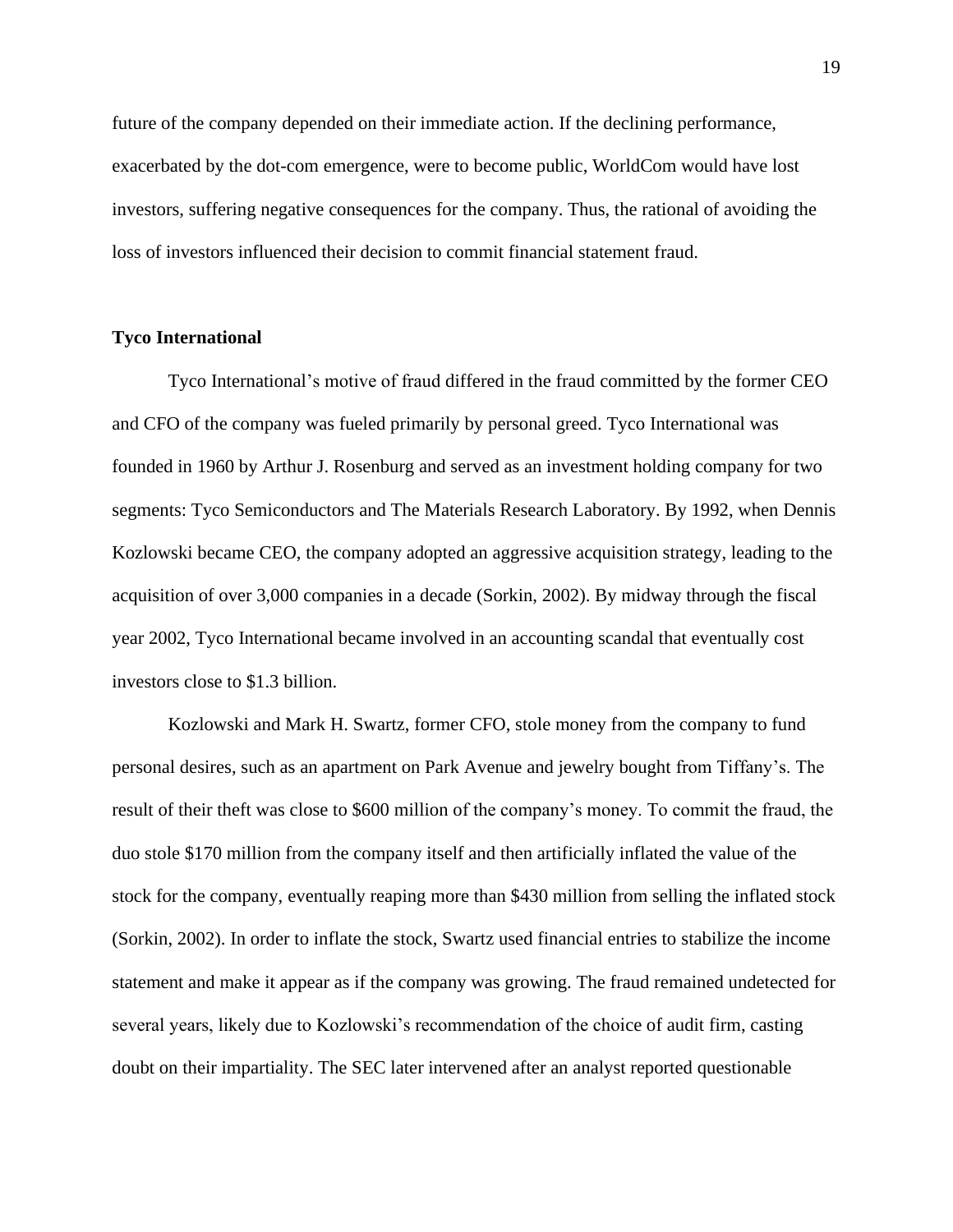accounting practices. Along with the theft, Kozlowski had an annual salary of \$5 million and had accumulated \$330 million in profits from exercising stock options and stock grants (Sorkin, 2002). Thus, their theft and inflation of the stock is a direct result of personal greed rather than Enron and WorldCom's accounting fraud meant to hide huge losses by the company.

As a result of the scandal, Kozlowski and Swartz were sentenced to 8 to 25 years in prison on the charges of grand larceny, falsifying business records, securities fraud, and conspiracy. Tyco International separately filed a lawsuit against Kozlowski in an attempt to retrieve the income and benefits he amassed since 1997.

Referring back to the fraud tree in Figure 1, the method employed by Kozlowski and Swartz was corruption, and more specifically, a conflict of interest. Kozlowski and Swartz inflated the stock solely for the purpose of selling it for further monetary rewards. Both men had a conflict of interest because they held the stock while having the ability to inflate it for personal gain. An executive should put the needs of the company before their own, which neither Kozlowski nor Swartz chose to do. In fact, using the fraud triangle in Figure 3, both men were motivated to continue living a lavish lifestyle, ultimately pressuring them to commit fraud. To rationalize their fraud, the men seemed to believe that no one involved with the company would ever find out about their theft, and accordingly, there would be no negative repercussions. Tyco International, just as Enron and WorldCom, is a representation that fraudulent individuals are often those that no one expects to commit fraud, mainly due to their position of power in the company or community.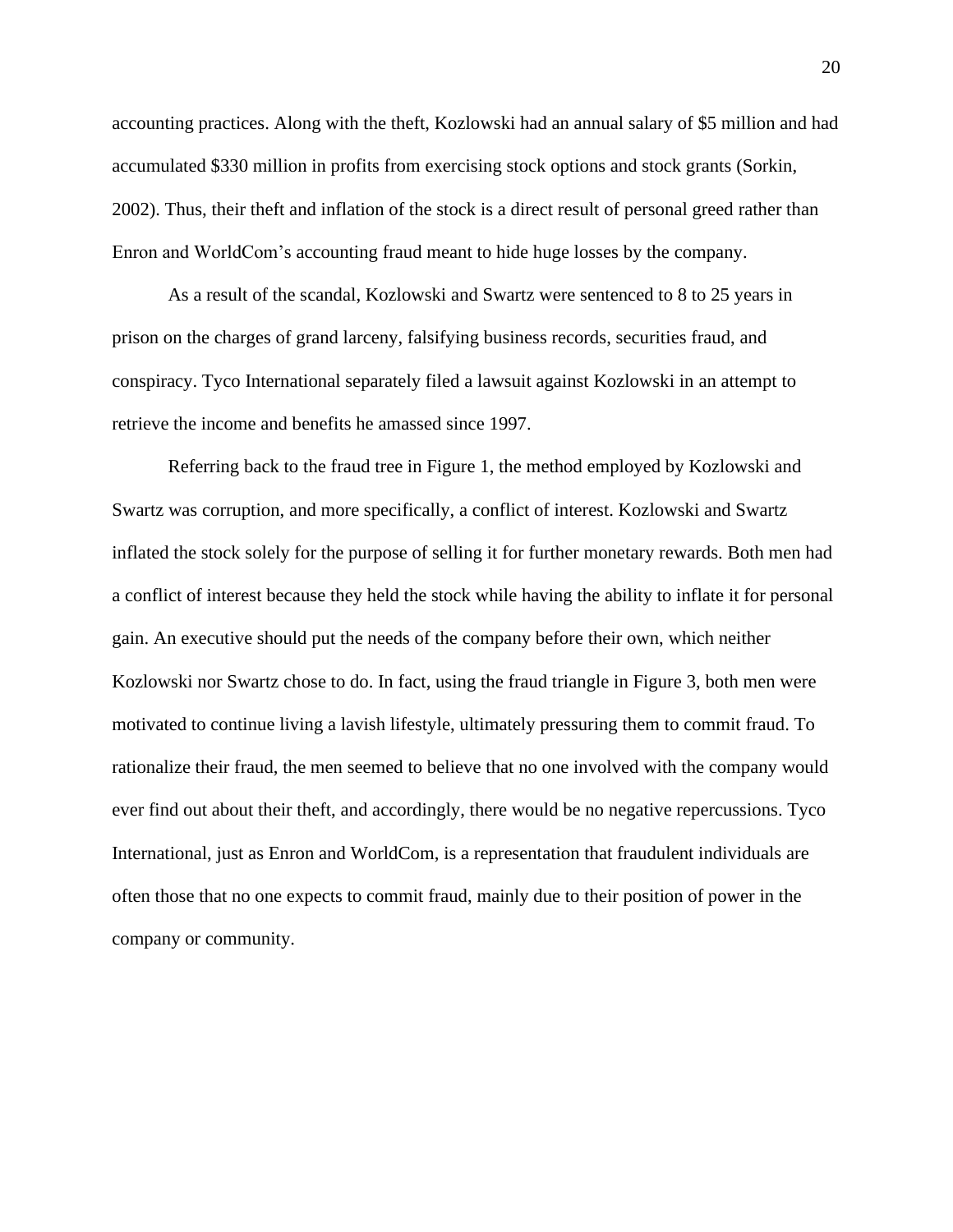#### **Sarbanes-Oxley Act of 2002**

<span id="page-21-0"></span>After uncovering some of the most impactful accounting scandals in the early 2000s, the federal government decided to intervene. Essentially, SOX is a "federal act passed in 2002 with bipartisan congressional support to improve auditing and public disclosure in response to several accounting scandals in the early-2000s" (Cornell Law School, 2022). Furthermore, SOX most notably created the Public Company Accounting and Oversight Board (PCAOB) as well as strengthened disclosure and auditing requirements for publicly traded companies. Within the federal act, there are key provisions of SOX that have a major influence on the accounting practices for all public companies. The following are the key provisions of the SOX:

- SOX Section 302 Corporate Responsibility for Financial Reports: states the CEO and CFO are responsible for the accuracy of all financial reports to the SEC.
- SOX Section 404 Management Assessment of Internal Controls, establishes management responsibility for an adequate internal control structure and requires reporting of internal control shortcomings.
- SOX Section 806 Protection for Employees of Publicly Traded Companies Who Provide Evidence of Fraud, encourages the reporting of financial fraud and provides protection for whistleblowers.
- SOX Section 906 Corporate Responsibility for Financial Reports, details the punishment for distributing misleading or fraudulent financial reports.

Each of these four key provisions are important in understanding SOX and creating a detailed structure for each public company to follow. The objective is to increase the confidence for investors. Since the passage of SOX, there is added pressure for public companies to conform to the regulations to avoid extensive punishment from the PCAOB. Although the passage of the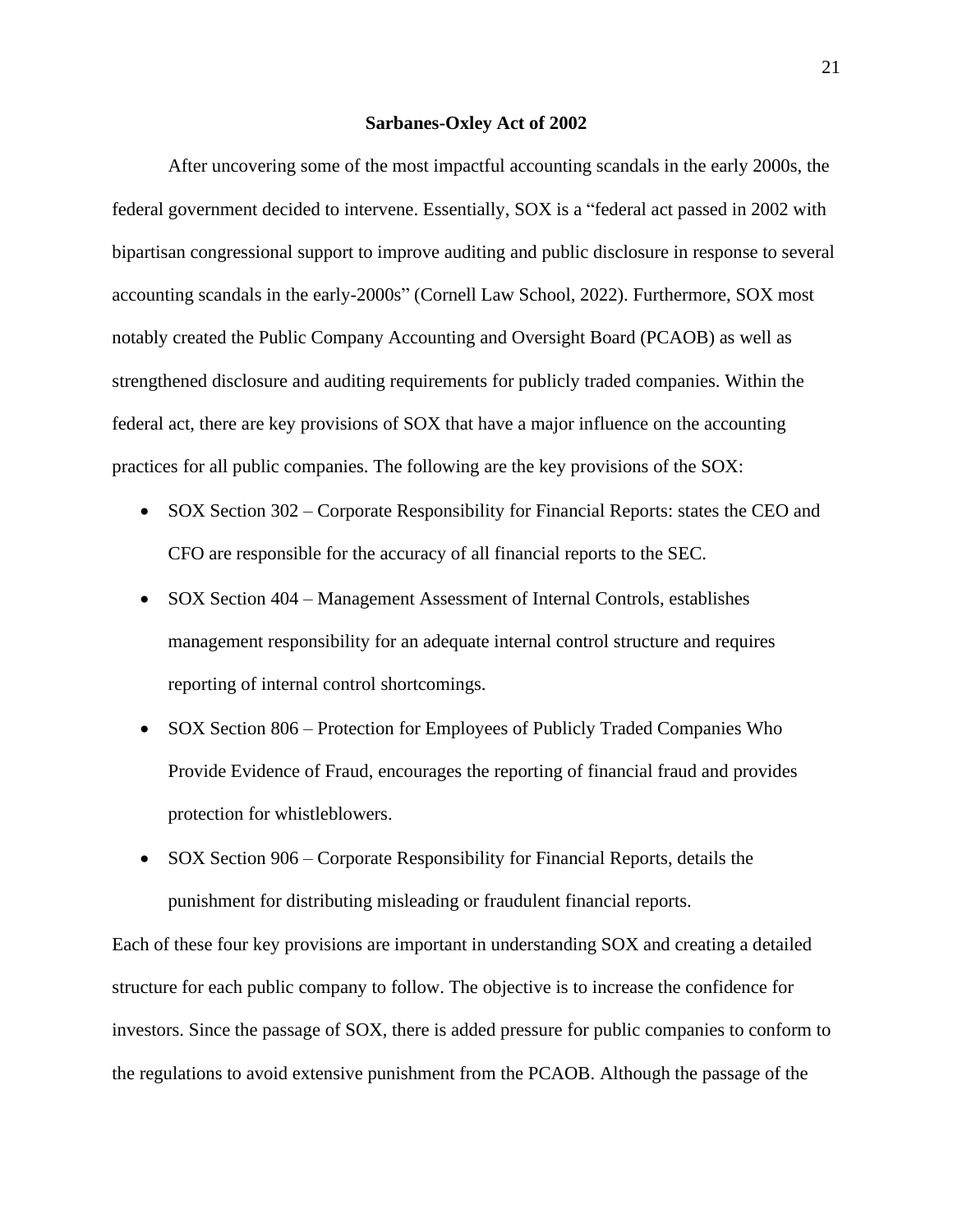SOX has extensive benefits of strengthening the confidence in the stock market for investors, it is far from perfect. Four main problems have arisen since passage of SOX.

One, SOX does not require audit firm rotation. Public companies want some control over the choice of audit firms and are resistant to mandatory rotation. Two, there is an unwillingness of audit firms to perform higher quality audits if it means losing a client as a result. Three, SOX places a larger cost burden on smaller public companies than larger ones, thus dissuading smaller firms from going public. Four, audit procedures to comply with SOX's internal control standards have not adapted to the technological advances, such as data analytics and artificial intelligence. Each of the four problems of SOX will be addressed further in the next section.

#### **Discussion of SOX Problems and Proposals for Solutions**

## <span id="page-22-1"></span><span id="page-22-0"></span>**Resistance to Audit Firm Rotation**

The first problem identified above is the resistance by public companies to comply with mandatory audit firm rotation. Audit firm rotation requires that public companies switch audit firms after a specified time period in order to increase audit independence between the audit firm and the client. Most public companies are resistant to audit firm rotation because public companies want the ability to choose their auditors. A company's choice in selecting an auditor can come down to money, expertise, or a previous relationship. More often than not, company executives form a relationship with their auditors, which defeats audit independence. The goal of mandatory audit firm rotation is to mitigate ongoing relationships and increase independence.

In the case of Enron, a Chicago Tribune article published in 2002 highlighted the relationship between the auditors of Arthur Andersen and Enron executives around the time of fraud. Many of the Arthur Andersen auditors and Enron executives would golf, ski, and attend Astros baseball games together. A former senior audit manager at Andersen once equated the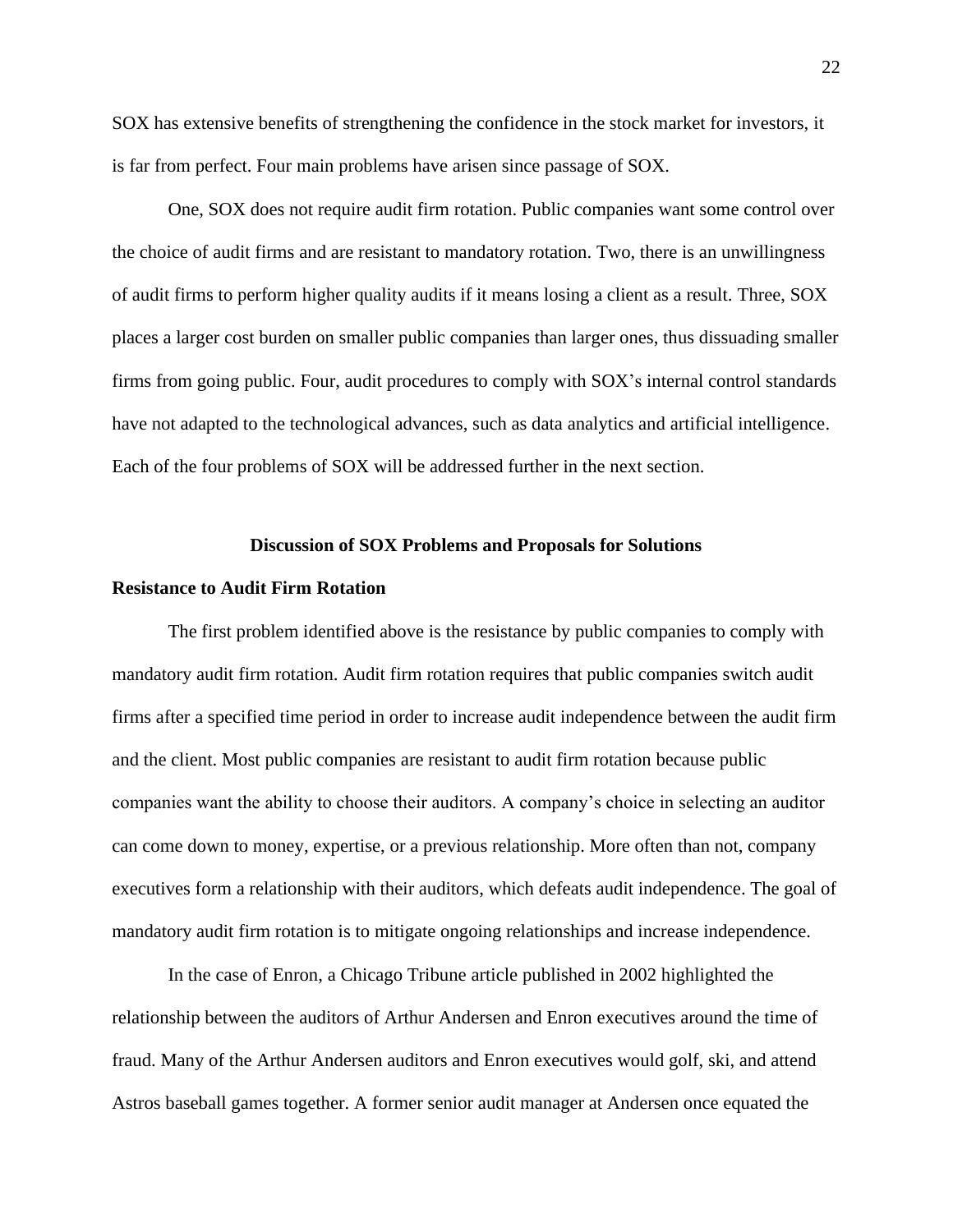relationship between the auditors of Arthur Andersen and Enron as a "really cool, macho frat party" (Chicago Tribune, 2002). In lieu of providing the important role as an auditor through independent verification of financial reports, the auditors at Arthur Andersen failed at their duty to exert professional skepticism and independence and signed off on questionable reports. While egregious, the relationship between Arthur Andersen and Enron is not the only instance of the problem between audit firms and public companies, a fact which led many to call for mandatory rotation.

The proposed solution to public companies' resistance to change auditors is quite simple in theory: institute a required audit firm rotation on a five-year basis rather than allowing public companies total control. By instituting audit firm rotation, audit independence between the public company and the audit firm would be increased, thus allowing the audit firm to perform independent verification of financial reports without jeopardizing the integrity of the audit. Additionally, by switching audit firms on a five-year basis, the likelihood of complacency in overlooking flaws would be limited, increasing the chance of fraud being detected in a public company. The proposed solution of having a five-year audit firm rotation would allow for a public company to switch back to the original auditor after the five-year period. If an audit firm fails to meet the audit independence regulations set forth by the PCAOB, then the audit firm would face a penalty and could no longer audit the public company for some additional, specified time period. A separate division of the PCAOB should be set up to randomly audit the audit opinions of audit firms on a bi-annual basis to ensure audit firm rotation and associated auditor independence is being followed. The separate division of the PCAOB would require resources, which will be addressed in later sections more extensively.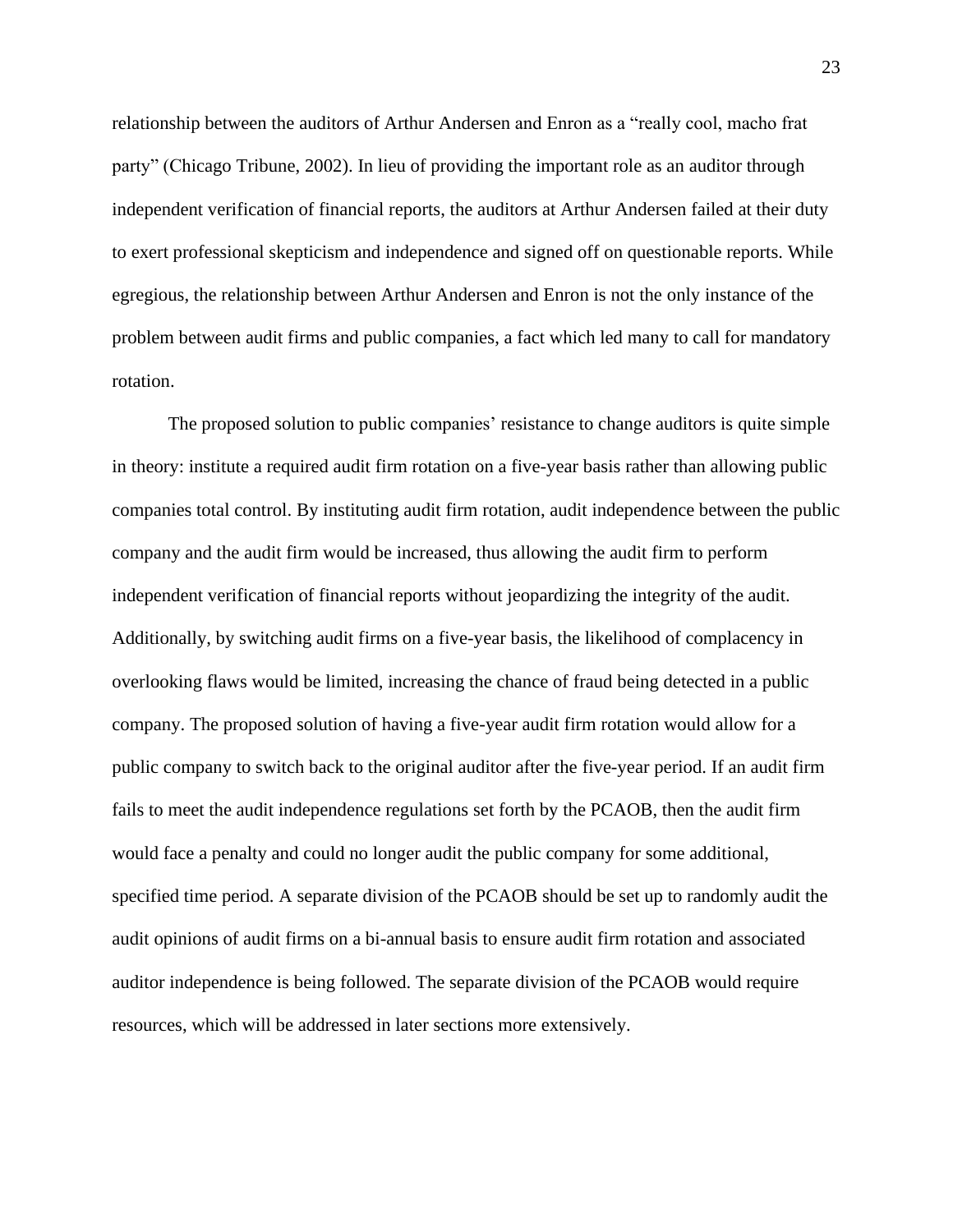Overall, the establishment of audit firm rotation on a five-year basis would limit the likelihood of complacency within an audit as well as limit the risk of collusion between the audit firm and the public company, which was the case between Arthur Andersen and Enron.

## <span id="page-24-0"></span>**Audit Firms Failure to Perform High-Quality Audits**

One of the problems of auditing procedures in the United States, is the fact that audit firms have prioritized business retention of clients instead of performing high-quality audits. This fundamental problem was not addressed by SOX and continues to be a major shortcoming in the audit industry. The relationship between Arthur Andersen and Enron lays plain the problem of prioritizing business retention. Unfortunately, this only become apparent after the fraud was discovered and both organizations imploded. Arthur Andersen's failure to detect fraud within Enron was the "culmination of a decade of sliding standards and audit debacles at the firm, which had come to reward salesmanship over technical skill and to pursue higher profits even if it meant compromising a legacy of defiant independence" (Chicago Tribune, 2002). Salesmanship included forming a relationship of incentivizing rewards such as tickets to baseball games and golf trips. Arthur Andersen also seemed more concerned with collecting \$18 million in accounting fees within the first two years of being Enron's auditor during the company's rapid growth.

To further examine the magnitude of this problem in the Big Four audit firms, data from the PCAOB shows that 20% of audits examined by Deloitte fail, along with 23.6% of PwC, 27.3% at EY, and 50% at KPMG (*High Risk*, 2021). This is more alarming considering that 97% of public companies are audited by the Big Four companies. By looking at Figure 4, which is a representation of the gross revenue of the Big Four audit firms in 2020, it is easy to speculate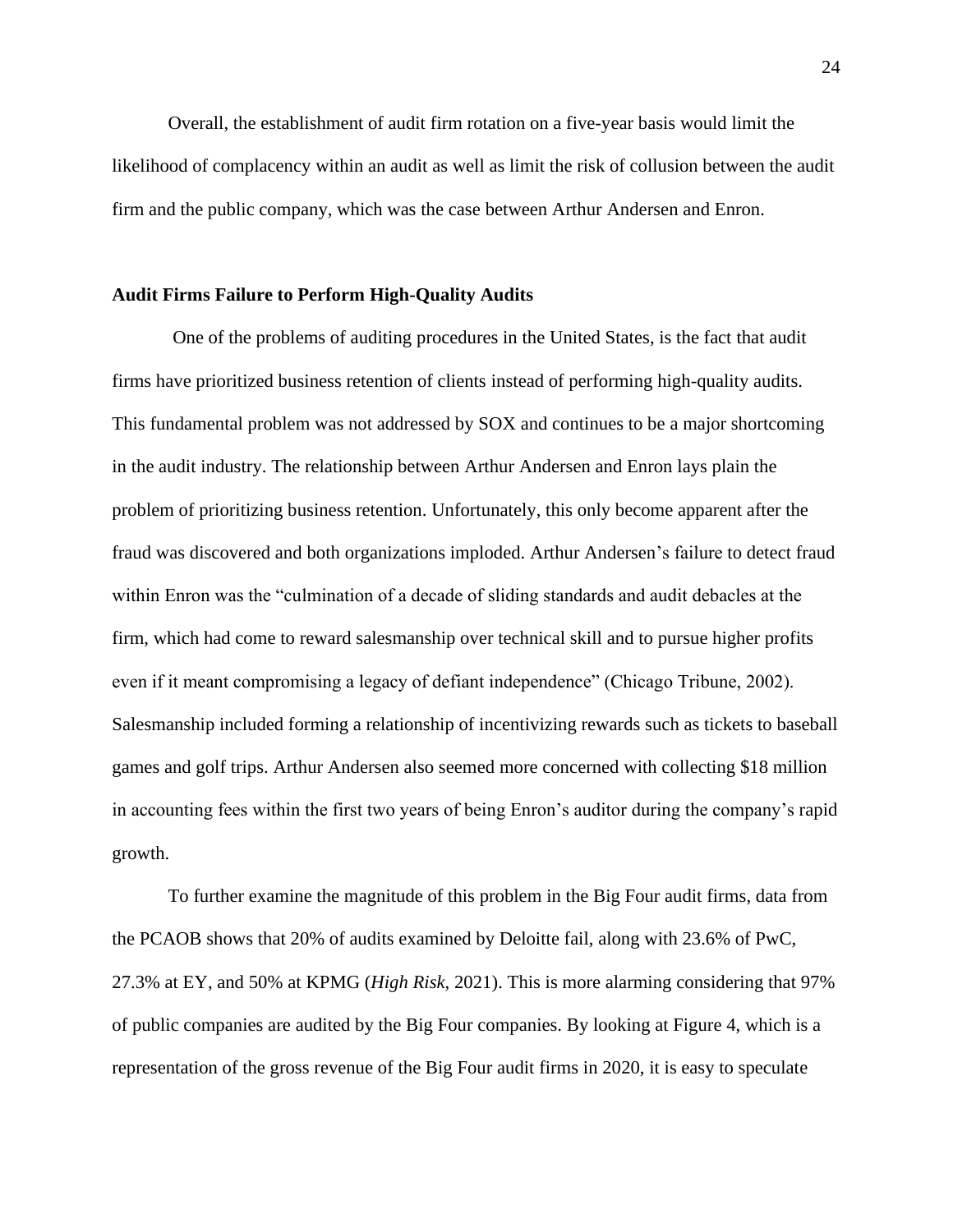that maintaining strong gross revenues is more important than performing high-quality audits. Furthermore, by applying the 20% of audits examined by Deloitte that failed to their gross revenue in 2020, essentially \$4.632 billion of revenue collected came from audits that subsequently failed (assuming the gross revenue strictly came from audit fees alone).





Public accounting firms are likely more willing to overlook flaws in internal control weaknesses to keep a client. Data suggests that auditors saw a 2.2% drop in client growth per flaw highlighted by the audit and a 6.1% lower fee growth over the next year (*High Risk*, 2021). Financial fraud expert John Coffee states, "Although auditors serve investors, they are hired by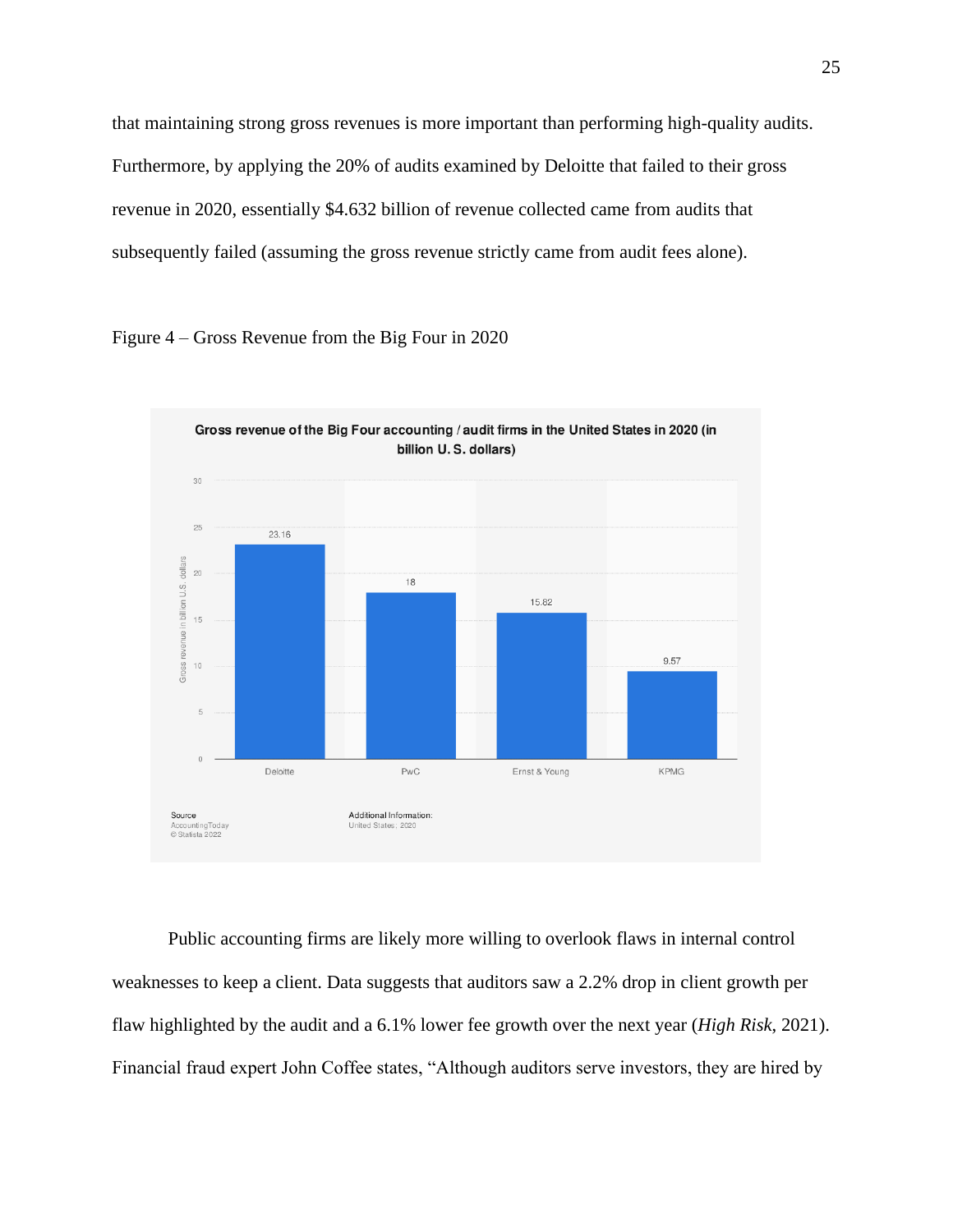management" (*High Risk*, 2021). Essentially, the auditors best serve the client they represent in lieu of the investors that the audit is meant to protect, despite the passage of SOX.

To increase the performance of higher-quality audits, there are a few possible solutions that could be implemented. To begin, the PCAOB can increase the punishment and fines to reflect the level of involvement in each fraud case. As a result of the Enron case, Arthur Andersen was charged only with obstruction of justice and lost clients due to the clients wanting to distance themselves from the disgraced audit firm. However, in the scenario that Arthur Andersen was not charged with obstruction of justice or lost clients, the PCAOB should fine the audit firm based on their level of involvement in the fraud, which was high in the case of Enron. The punishment should be based on the level of accounting fees collected by the audit firm from the public company. As of right now, the fines and punishment for audit firms not detecting fraud are dismal. For example, Deloitte was fined \$536,000 for its role in the 1MDB scandal, which consisted of the Malaysian Prime Minister channeling around \$700 million into his personal bank account (*High Risk*, 2021). Compared to the \$23.16 billion in gross revenue in 2020, Deloitte's fine does not truly persuade the company to perform higher quality audits.

Another possible solution to persuade audit firms to prioritize higher quality audits over client satisfaction is the implementation of the audit rotation as stated in the former section. The audit rotation would allow the audit firm to be concerned with the audit rather than becoming fearful of losing the client as a result of finding financial misstatements. Lastly, the PCAOB could create a Public Company Audit Fund (PCAF), which would serve similarly as the fund in place with banks from the FDIC. The solution would allow public companies to put funds into the general PCAF fund for the SOX audit, allowing audit firms to select the contract of the public companies within the fund. In order for the audit firm to select a contract, the audit firm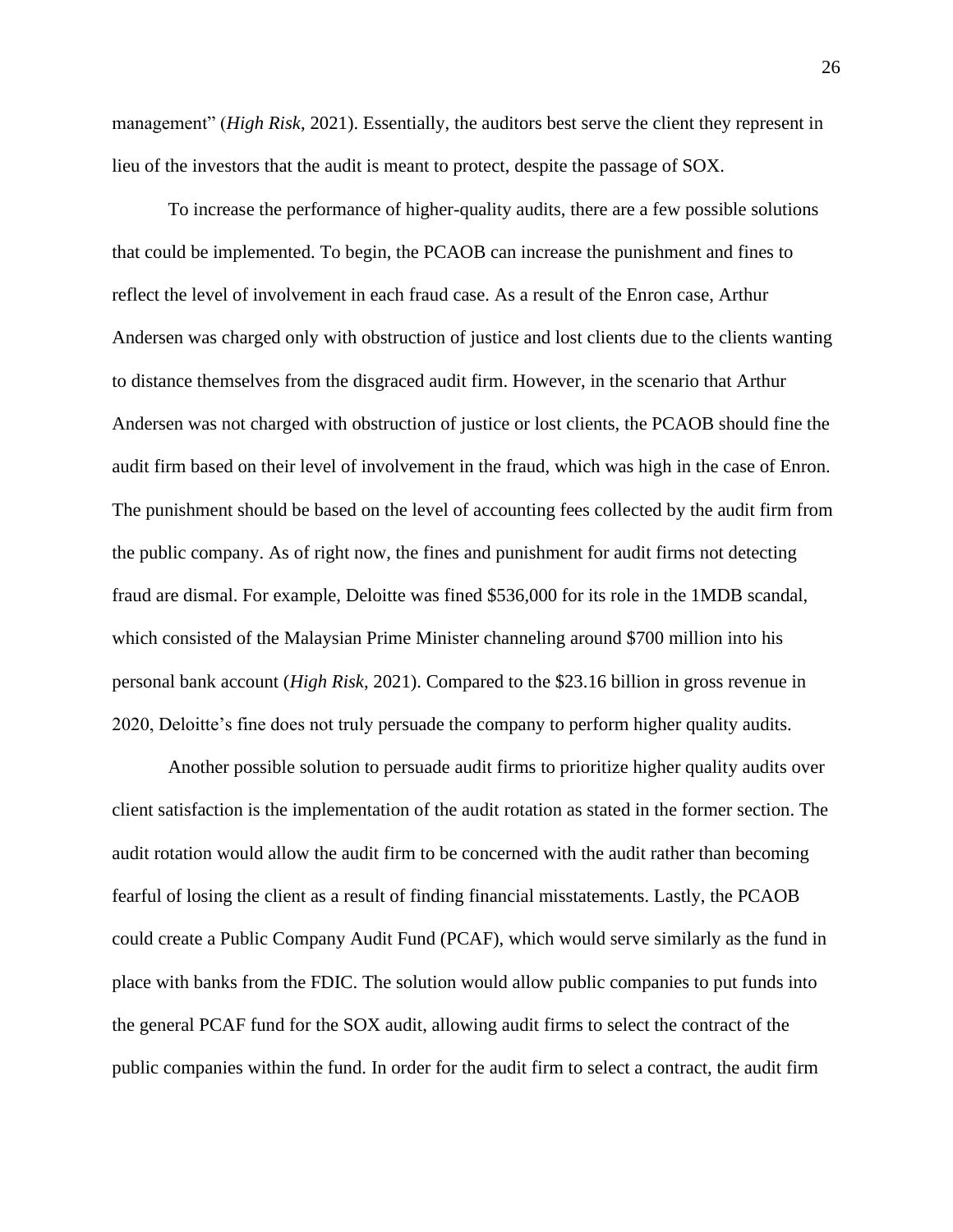must possess the resources and capacity to undertake the audit. Furthermore, the PCAF allows for the audit firm to not worry about losing fee growth for finding financial misstatements within the SOX audit. Apropos to the public company, the public company would put funds based on the level of audit commitment that must be taken by the audit firm. For instance, Coca-Cola would fund a larger amount of money into the PCAF in comparison to a tech start-up that went public with only 500 public investors. The PCAF could also provide funding necessary to set up a separate division within the PCAOB briefly discussed before in reference to mandatory audit firm rotation. Each of the proposed solutions would result in higher quality audits for public companies by removing the incentive of client retention.

## <span id="page-27-0"></span>**Smaller Firms vs. Larger Firms**

SOX compliance burdens smaller companies more than larger companies based on upfront and ongoing costs to maintain compliance. As can be expected, smaller firms have relatively fewer internal controls than larger firms, causing more risk for fraud, due to relying on management for controls. However, the increased compliance costs for implementing SOX have been more dampening for smaller companies than larger companies, causing the number of public companies in the stock market to drop from 8,090 in 1996 to 4,266 by 2019 (Constable, 2021). Essentially the implementation of SOX compliance caused many smaller public companies to "go dark" instead of going public. "Going dark" means decreasing nominal shareholders to be under the 300-shareholder threshold. By more companies going private or "going dark," SOX is failing in its original aim of providing increased investor confidence for public companies. However, for companies that decide to stay private longer, there is less public accountability than with public companies. For example, in the recent fraud involving medical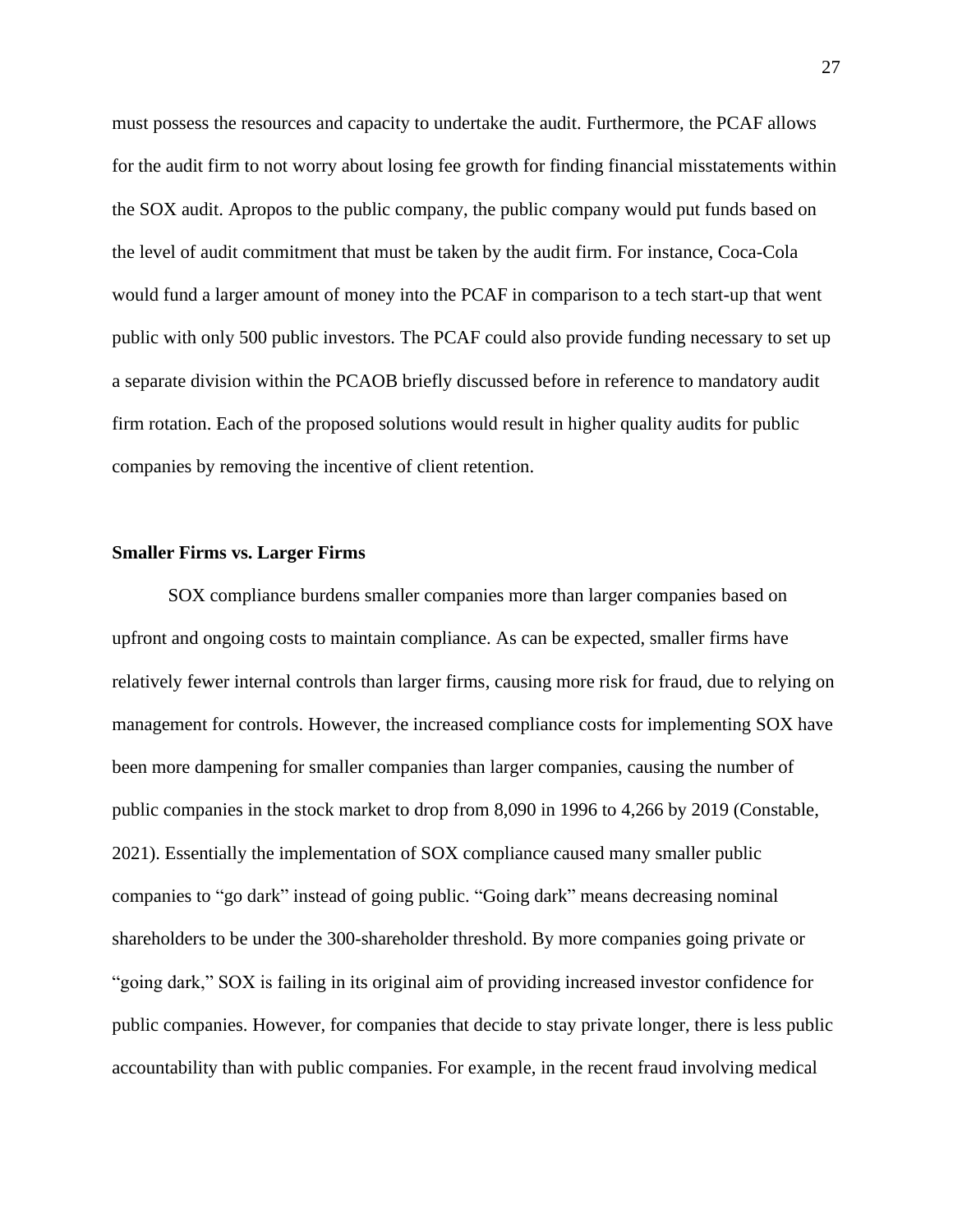testing company Theranos, the company remained private to avoid publicizing internal data (Allyn, 2022). This allowed the fraud to remain undetected for numerous years. Thus, modifications are needed to be sure SOX better addresses the issues related to potential fraud in small companies.

One possible solution to limiting the cost burden on smaller companies is to implement a SOX threshold with different levels of SOX compliance based on the number of shareholders of the public company. As of right now, once a company reaches 300 shareholders, the public company must begin to comply with the SOX regulations. However, the proposed solution would create an additional threshold of between 300 to 1,000 shareholders that would maintain that smaller firms comply with certain SOX compliance but allow more grace on internal control testing, such as testing internal controls on a biannual basis instead of an annual basis. Another internal control test could be verification that the public company met with a business consultant and reviewed an internal control framework that can be implemented once the public company can employ more employees. Once the number of shareholders reaches above 1,000, then the public company would need to comply with annual SOX compliance.

The implementation of the threshold would lower the cost of SOX compliance for smaller companies while establishing the same confidence for investors, which was the original aim of the implementation of the SOX.

#### <span id="page-28-0"></span>**Internal Control Testing Need for Technological Advances**

Internal control testing pertinent to SOX compliance has not adapted to the new technological advances available, such as data analytics and artificial intelligence. As of right now, most audit firms outside of the Big Four and close competitors have not implemented data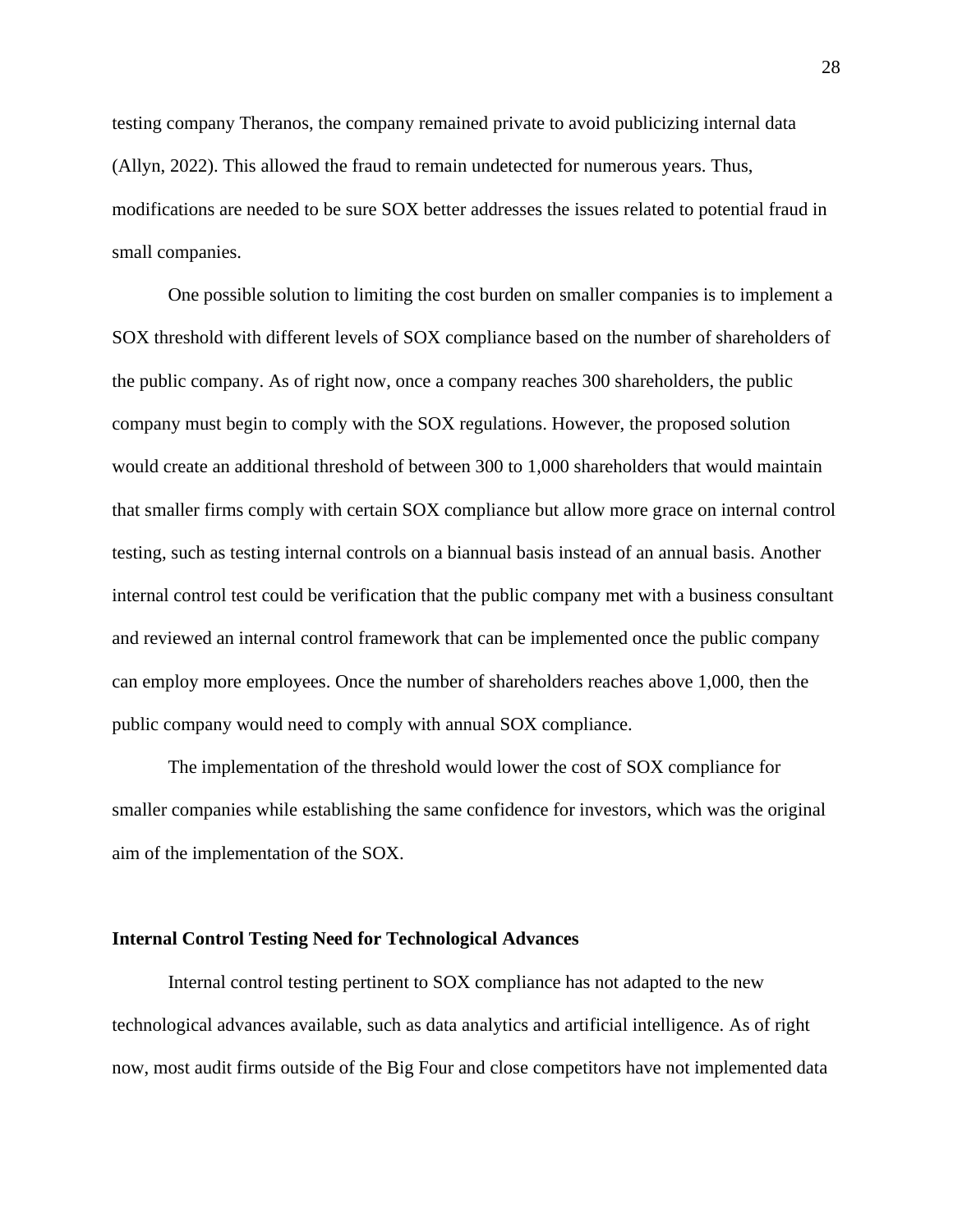analytics or artificial intelligence to perform audits, relying on Excel functions to perform an audit instead (Krieger, 2021). However, the implementation of data analytics applied to the auditing function can increase the coverage of the audit, while reducing the time the auditor dedicates to simplistic, monotonous audit tasks. With many different audit procedures and tests needed during an audit of a public company, data analytics can employ computer-assisted audit techniques (CAATs), which are automated scripts used to validate data, test controls, and enable substantive testing of transaction details or any supportive evidence during an audit. During the test plan, the audit can use different analytics for testing the data such as descriptive, diagnostic, predictive, and prescriptive analytics (Richardson, 2021).

To explain the advantages of using CAATs during an audit, a scenario of the audit of purchase transactions will be provided. The background of the audit is for a public company that sells model toy sets to customers in the United States. An auditor receives a set of data from the client and validates the accuracy of the data before entering it into the audit software. To perform diagnostic analytics, a form of analysis that detects correlations or patterns of interest and compares them to a benchmark, the auditor begins to perform tests to detect fraud based on the principle of Benford's Law in IDEA, a generalized audit software. The auditor performs the test based on the principle of Benford's Law by assigning an expected Benford's value to the purchase transactions and then averaging the value by an employee to identify employees with unusually large purchases. Benford's Law, a CAAT, "maintains that the numeral 1 will be the leading digit in a genuine data set of numbers 30.1% of the time," with the leading digit decreasing in frequency the higher the number goes up from 1 to 9 (Collins, 2017). If the test identifies employees with large purchase values, the auditor will investigate the transaction further to indicate fraud. Another scenario of a CAAT in IDEA is shown in Figure 4, which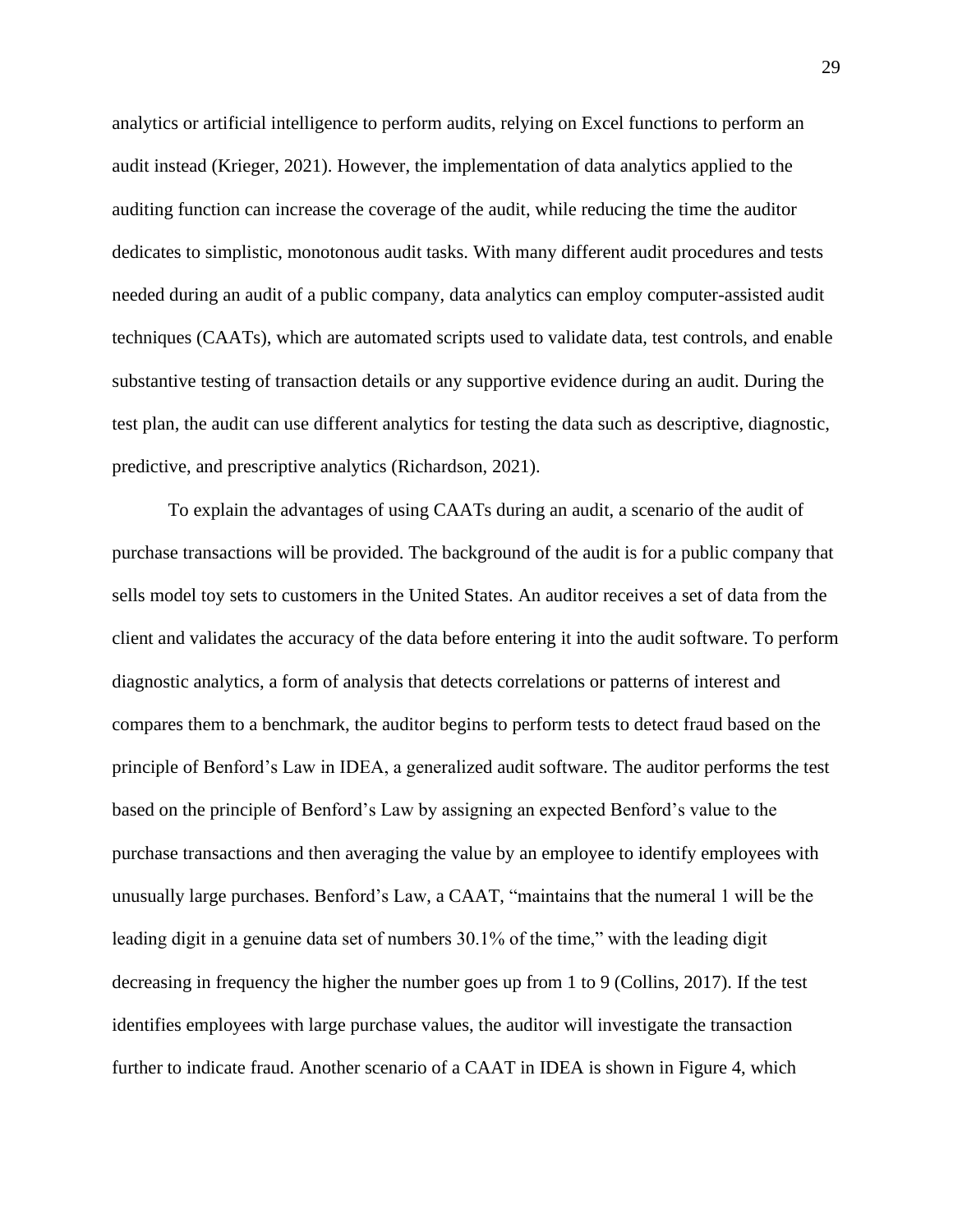represents the use of CAAT for auditing a sample out of a population size of 388 using a

confidence level of 90%.

Figure 5 – Sample Size Determination Results Using CAAT in IDEA

## Attribute Sample Size Determination Results (One-Sided)

| Population                                     | ٠ | 388 |
|------------------------------------------------|---|-----|
| Sample Size                                    |   | 58  |
| <b>Critical Number of Deviations in Sample</b> |   |     |

| <b>Deviations</b> | % Deviations | Achieved Confidence (Beta Risk Control) |
|-------------------|--------------|-----------------------------------------|
|                   | 0.00         | 98.20                                   |
|                   | 1.72         | 90.03                                   |
|                   | 3.45         | 72.65                                   |
|                   | 5.17         | 49.55                                   |
|                   | 6.90         | 28.03                                   |
|                   | 8.62         | 13.09                                   |
|                   | 10.34        | 5.05                                    |
|                   | 12.07        | 1.62                                    |

Conclusion: If no more than 1 deviations are observed in a sample of size 58, you can be at least 90.00% confident that the population deviation rate is not more than 6.00%.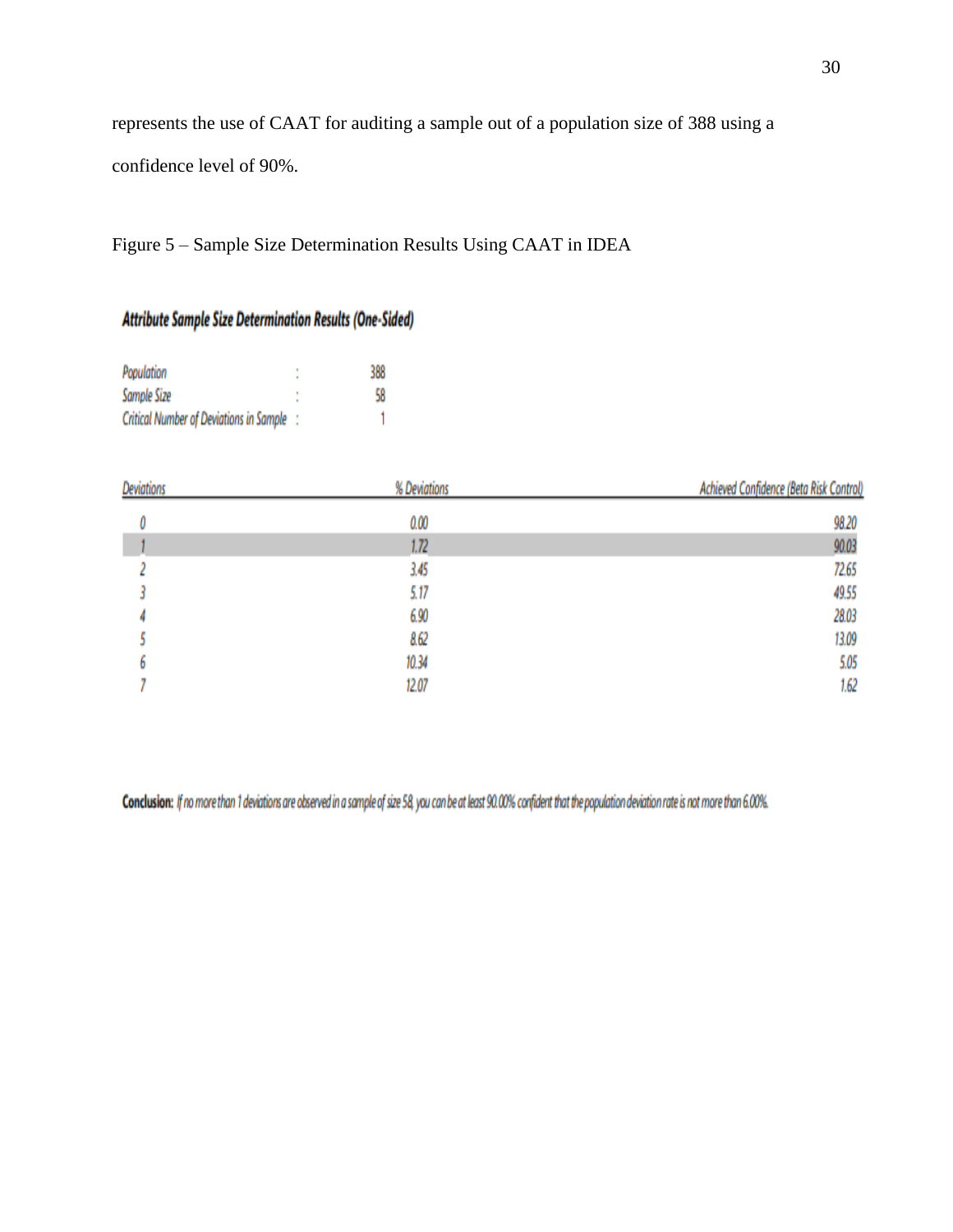## Figure 6 – Sample Evaluation Results Using CAAT in IDEA

## **Attribute Sample Evaluation Results**

| Population                       | 388 |                     |                     |
|----------------------------------|-----|---------------------|---------------------|
| Sample Size                      | 58  |                     |                     |
| Number of Deviations in Sample : |     |                     |                     |
| <b>Sample Deviation Rate</b>     |     | 5.17% (3/58)        |                     |
| 1-Sided Upper Limit              |     | 2-Sided Lower Limit | 2-Sided Upper Limit |
| 10.57                            |     | 1.80                | 12.11               |

Conclusion: For an observed number of 3 deviations in a sample of size 58, you can be 90.00% confident that the population deviation rate is no more than 10.57%. Alternatively, you can be 90.00% confident that the population deviation rate is between 1.80% and 12.11%.

Figure 6 represents the use of CAAT in IDEA to indicate the number of deviations in a sample population using a tolerable deviation of 6%. By using CAAT in generalized accounting software, such as IDEA, the auditor reduces the time spent compiling the same information without the use of data analytics; furthermore, data analytics allows for greater coverage for data and ensures that valuable resources are being used efficiently given the time-constraint most audits adhere to. Data analytics also allows for the auditor to visually identify deviations in a sample size to gauge a more concrete conclusion, which increases the effectiveness of internal control testing for SOX compliance.

Artificial intelligence is another key aspect in advancing the audit of internal controls. Of particular interest, machine learning uses models to perform data analysis to understand patterns and make predictions, using a combination of mathematical equations and probability theory. As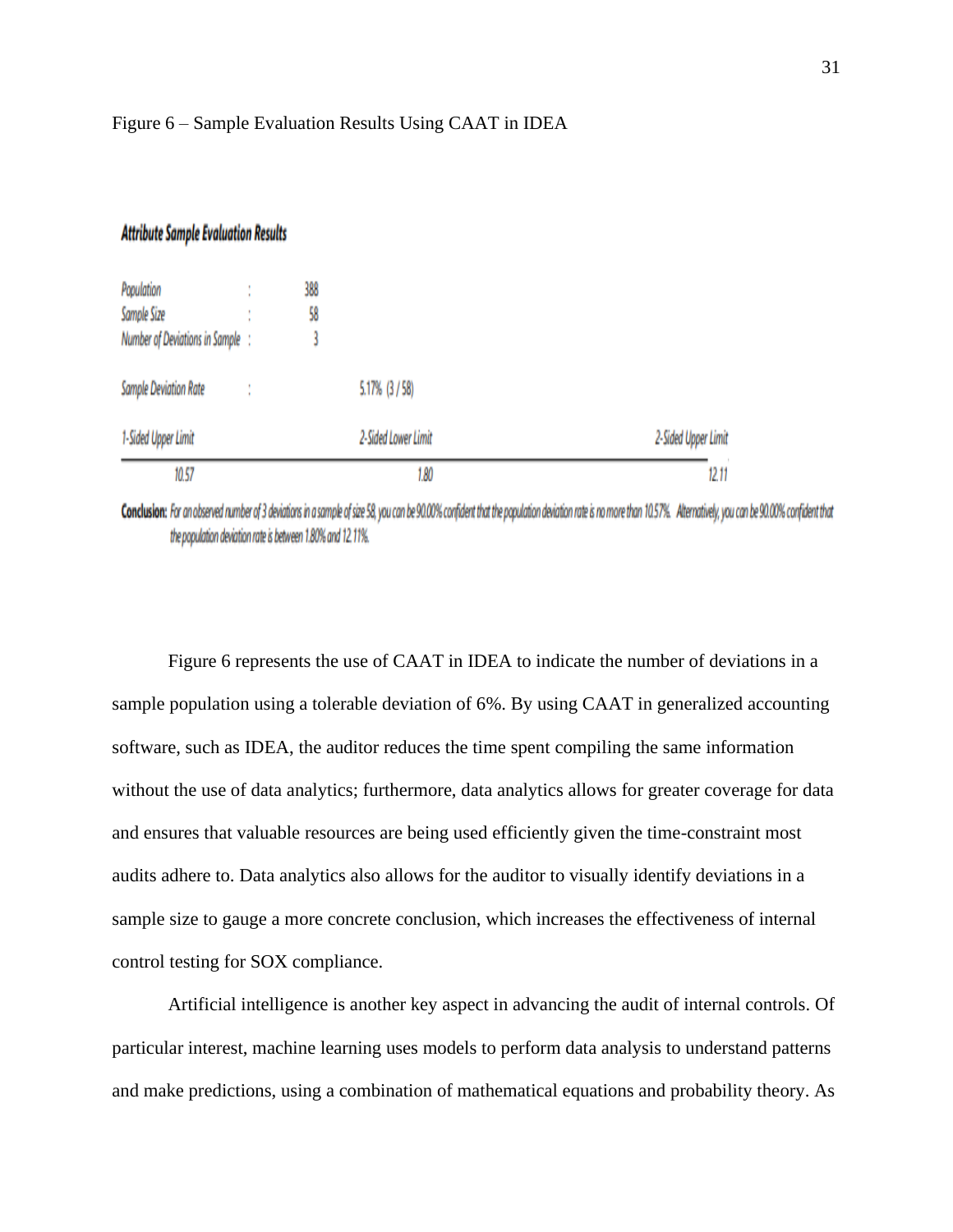of right now, the implementation of machine learning for audits is in the early stages and showing remarkable success. Deloitte has a machine learning tool called Argus that reads documents such as leases and contracts to identify key contract terms, trends, or outliers. Auditors can then interpret the key features of the document. PricewaterhouseCoopers, otherwise known as PwC, has a machine learning technology called Halo that analyzes journal entries that can identify problematic or questionable entries, allowing the auditors to focus their attention on the problematic or questionable entries rather than every entry made during the year. Essentially, machine learning in these instances has increased the speed and quality of the audit (Dickey, 2019). Other potential uses of artificial intelligence include machine learning technology aimed at exploring the behavioral analysis of individuals during fraud interviews through non-verbal detection and voice analysis, which is an important aspect of fraud as explained before.

The use of data analytics and artificial intelligence can greatly increase the reliability of audit tests if implemented correctly. Additionally, an indirect consequence of the implementation of data analytics and artificial intelligence is the retention of public accounting employees. Turnover has become a major area of concern since the implementation of SOX. Many auditors tend to work long hours, particularly during the busy season. This causes burnout and leads to auditors seeking roles in the private accounting sector. The result is a shortage of public accountants for audit firms. Advanced technology that reduces the repetitive, tedious tasks required in an audit, and the resulting reduction of labor hours, may help reduce the turnover and personnel shortage partially caused by SOX compliance. Thus, the implementation of new technological advances is beneficial for a SOX compliance audit by increasing both the reliability of the audit and the retention of public accountants.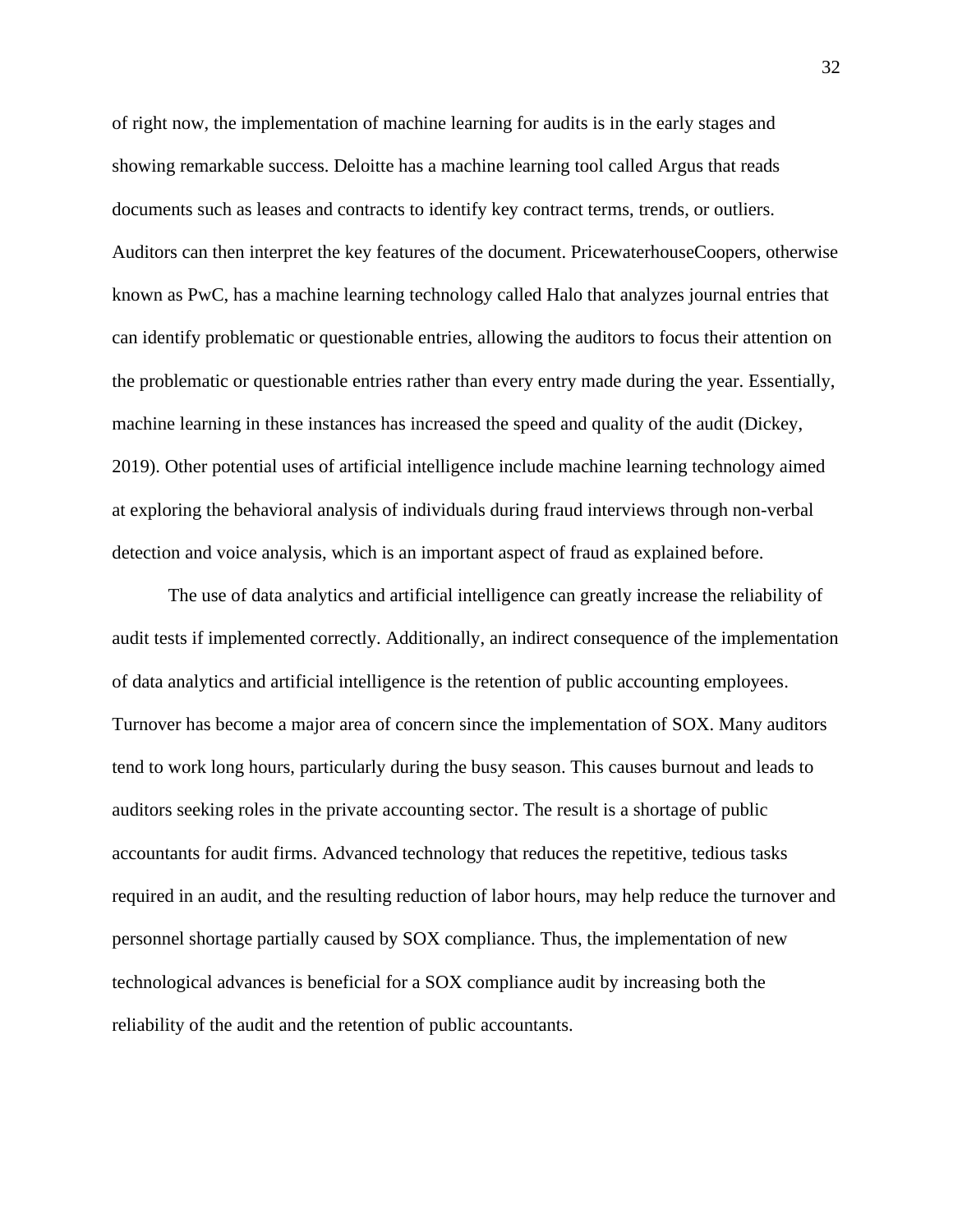### **Case Scenario of Audit Modifications**

<span id="page-33-0"></span>To exemplify the limitation of fraud instances in public companies, given the audit procedure modifications, is this section provides an analysis of Enron, set in the perspective of 2022 but using the Enron Annual Report in 2000. To begin the case analysis, it is important to understand that Enron issued a substantial amount of stock during 2000, including 1.37 million shares of second preferred stock authorized alone (Enron, 2000); therefore, the proposed audit threshold modification for SOX compliance based on number of shareholders would not apply in this case analysis. However, analyzing the number of shares Enron has issued is important to understand the level of SOX compliance that Enron should adhere to.

In regard to the audit firm rotation proposal, Enron should have switched their audit firm on a five-year basis, which would have limited the relationship formed between the audit team and Enron executives. A major downfall of Arthur Andersen was their relationship change from being one of professional, independent auditors to one of a personal, internal group within Enron. Mandatory audit firm rotation would have disrupted and prevented this development, thus keeping the required professional and independent relationship between the auditors and Enron. From this professional relationship, the new auditors would likely have found more errors reported on the financial statements, indicating potential fraud within the organization. Rather than allowing the fraud to continue for years, the new audit firm would have detected it much faster, ultimately maintaining the confidence from investors in the stock market and mitigating some of the financial loses.

Similarly, the PCAF that Enron would have funded on an annual basis would have allowed the audit firm to provide high-quality audits without the worry of losing revenue through each flaw detected, as discussed before. In the case of Arthur Anderson, the partners of the firm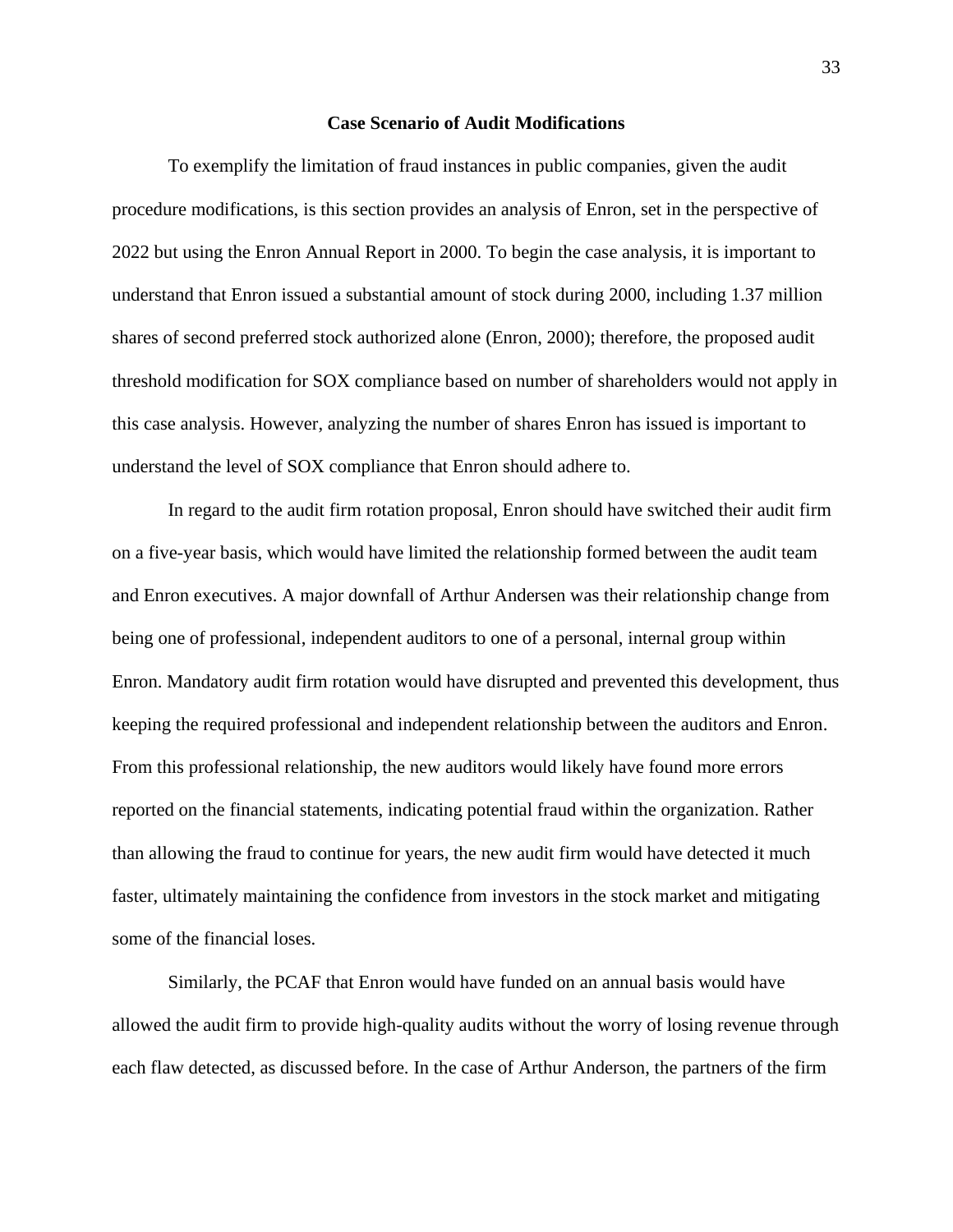were more concerned with the millions of dollars in audit fee revenue than providing exceptional audit fieldwork. The PCAF would also have created a separate division within the PCAOB to go towards auditing the work of the auditors themselves. By having a third-party firm audit the fieldwork done by a public auditor, the level of integrity is heightened, particularly given that the third-party has no financial incentive to dismiss flaws detected in the audit work. The third-party audit would also persuade the public auditors to provide higher-quality work in hopes of avoiding fees and penalties, potentially costing their reputation in the process.

Lastly, in 2022, audit testing of Enron's financial internal controls would have been conducted through artificial intelligence and data analytics. For one, data analytics using CAATs would have indicated potential deficiencies in the testing that would have provoked further investigation. Artificial intelligence could also have indicated fraud faster in the case of Enron. Using Deloitte's Argus as an example, the AI's review of trading contracts would have produced key contractual terms for the auditors to consider. One of these contractual terms would have been the date for which the contract will be performed. Enron used unrealized gains on trading contracts and reported them on the income statement; therefore, the artificial intelligence would have produced a date in the contract that the auditor would subsequently match to journal entries and verify the entry was accurately recorded. Halo, produced by PwC, is a machine learning tool that would be helpful in examining journal entries of Enron, especially if paired with Argus. These technology systems would have most likely alerted auditors very quickly to the problematic and unsubstantiated journal entries.

Future machine learning could also indicate nonverbal behaviors and analyze voice variations during fraud interviews. During a fraud interview with Jeffrey Skilling, in particular, the machine learning could register nonverbal behaviors to various fraud questions that would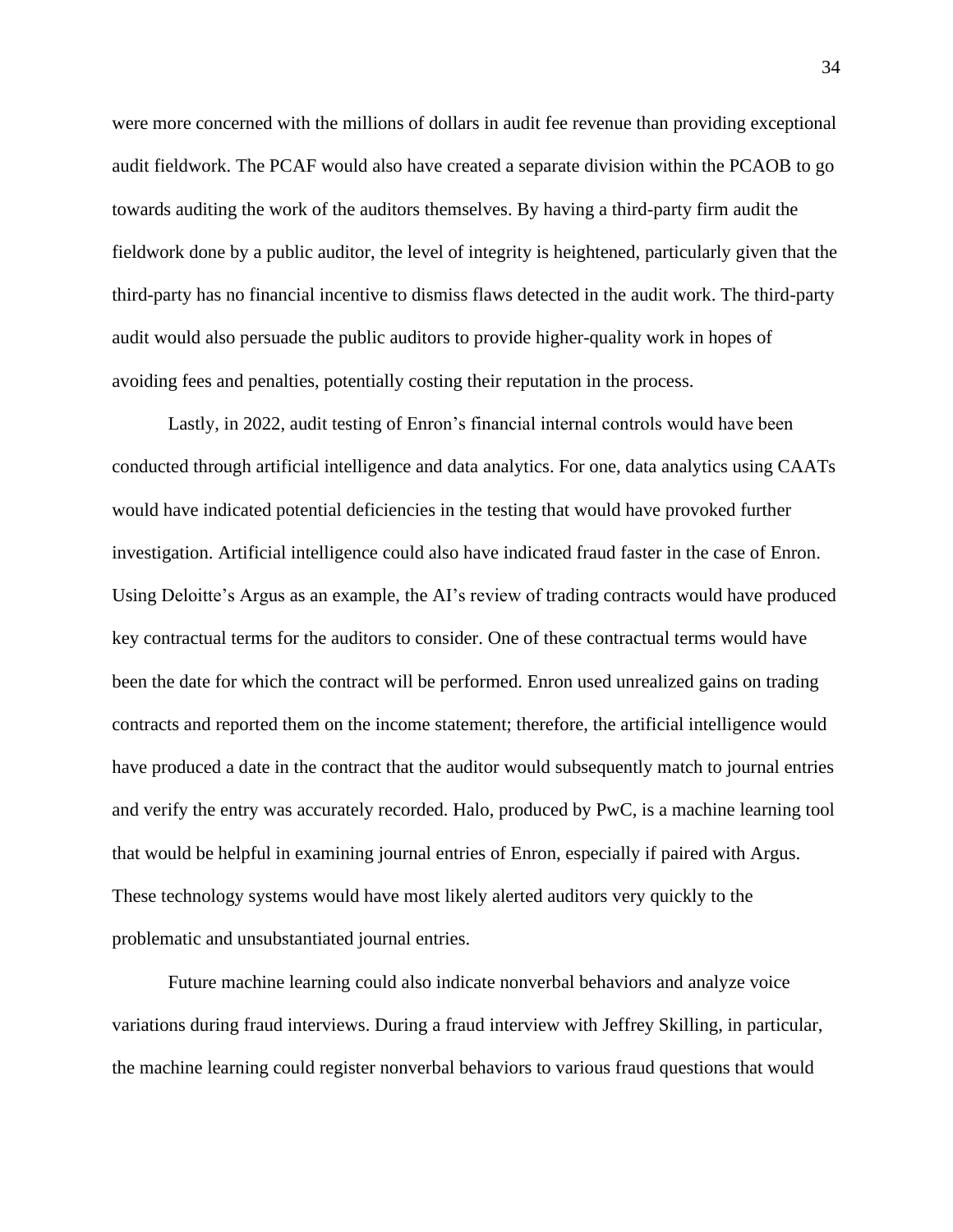have indicated lies, prompting further investigation. Fraud interviews are essential in detecting fraud in an organization and having machine learning aid in the detection would elevate the likelihood fraud is detected. As can be seen by the characteristics of a fraudulent individual, fraud behavior is difficult to detect with the human-eye alone, making technology more important than ever in the audit field.

#### **Challenges to Recommended Solutions**

<span id="page-35-0"></span>Although these proposed audit solutions would help limit the likelihood that fraud is committed within a company, specifically a public company, some barriers will or already have prevented the solutions from being utilized. To start, a lobbyist from both Big Four companies and large public companies would try and deny the mandate of audit firm rotation and a PCAF from being created. Specifically, for the Big Four companies, the firms' executives do not want to lose revenue from audit services to competitors. While an audit firm may gain an audit from a competitor as a result of rotation, the revenue may not be comparable especially if the lost client is larger than the gained client. This may likely be the case for clients like Apple or Amazon, two clients that may be difficult to replace. Additionally, a PCAF would allow any qualifying audit firm to select the contract for a public company, jeopardizing the revenue stream of a Big Four accounting firm to an audit firm outside the top four. Apropos to public company lobbyists, the larger companies would lobby against the proposed changing of the auditors on a five-year basis because they want to maintain the power to choose their auditors, especially if the company is fearful of reputational effects when fraud committed by the company executives becomes public

Besides lobbyists from the Big Four and large corporations, SOX compliance necessitates appropriate action to address turnover and unfilled accounting and auditing positions. Currently,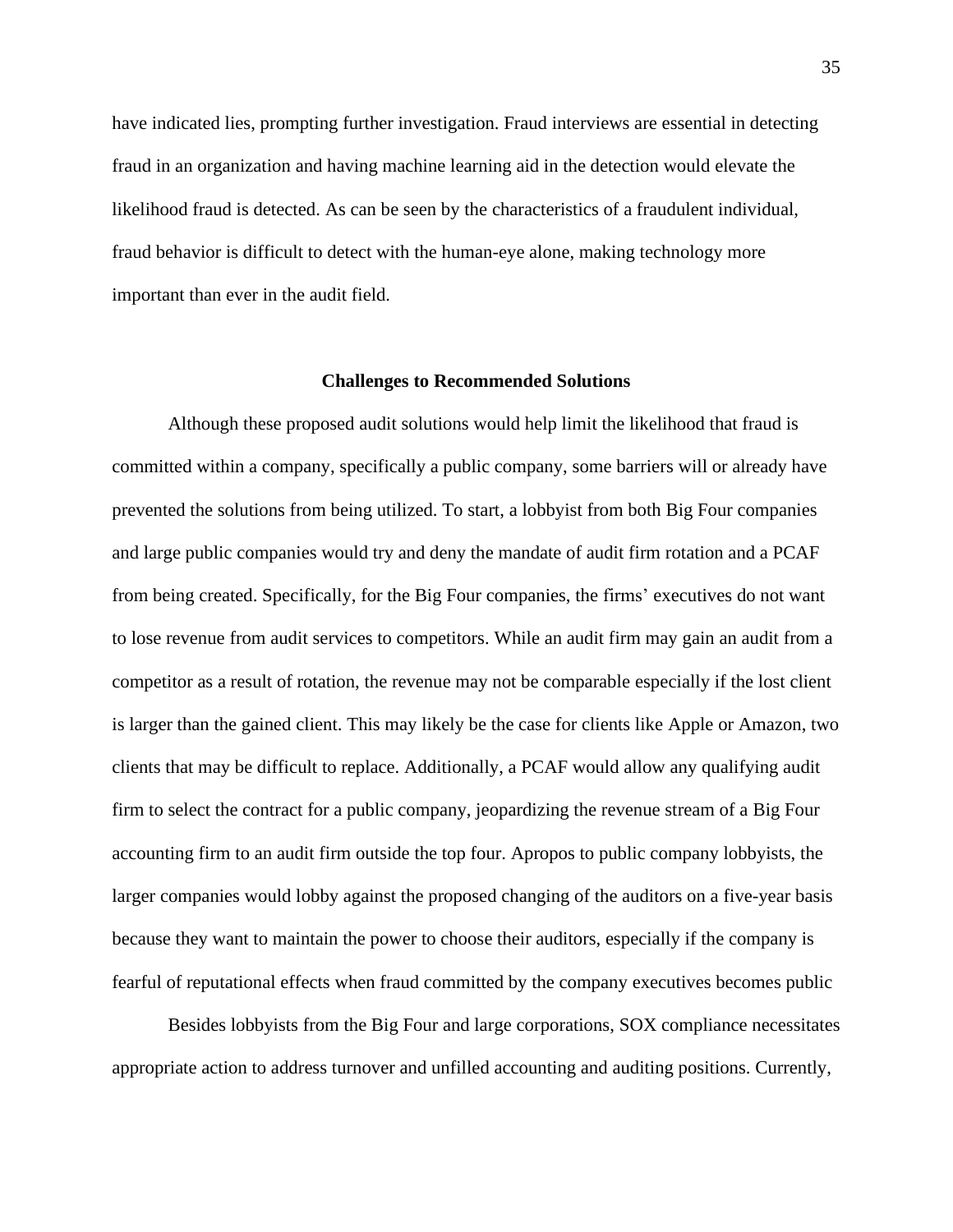staff accountants experience burnout from extreme busy season demands, and consequently stay in a public firm for only a couple of years. The quality of the audit is decreased due to the learning curve necessary to complete an audit. Additionally, more college students majoring in accounting find work outside of the public accounting sector, leaving a shortage of public accountants from the beginning. Paired with the short tenure of staff accountants, a major shortage of public accountants will develop unless drastic changes are enacted.

#### **Conclusion**

<span id="page-36-0"></span>In conclusion, there is an immediate need for modifications of SOX requirements and related audit procedures. As seen throughout the thesis, changes in the audit procedures can be a great asset in limiting the instances of fraud from occurring. Although SOX directly applies to public companies, fraud exists within private entities, governmental entities, and nonprofits as well. In order to reduce the impact on all stakeholders with a direct financial interest, these modifications must apply to entities of all organizational forms and all sizes. Previously, this paper examined the Enron fraud through the lens of these modifications, but the analysis completed there holds for others identified here as well. The case of Rita Crundwell and the City of Dixon is a prime example of a governmental entity that could have avoided fraud through the implementation of modified audit procedures. Specifically, by changing auditors every five years, the rotation of auditors would have recognized fabricated invoices that were missed by the auditors of the City of Dixon for 22 years. Additionally, data analytics and procedures based on the principles of Benford's Law would have determined the patterns in falsified invoice numbers quicker, influencing further investigation into the invoices. This highlights the fact that the changes proposed in this paper are not solely applicable to the Enrons and WorldComs of several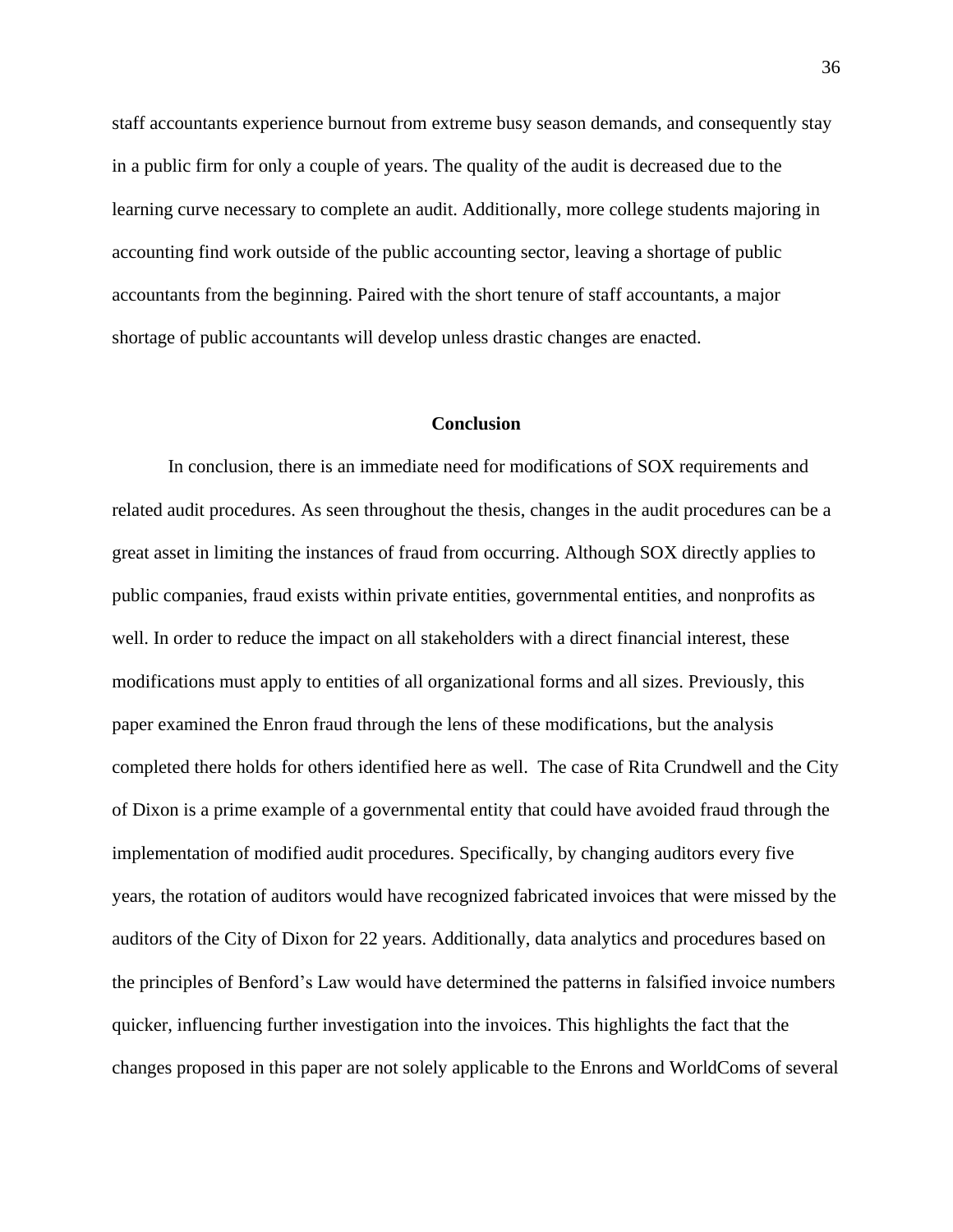decades ago. These changes have the potential to produce widespread benefits for the investing public. Finally, the inevitable challenges to the strengthening of audit procedures must be addressed for the solutions to be successful.. If not, fraud cases will continue to heap financial burdens on many innocent victims.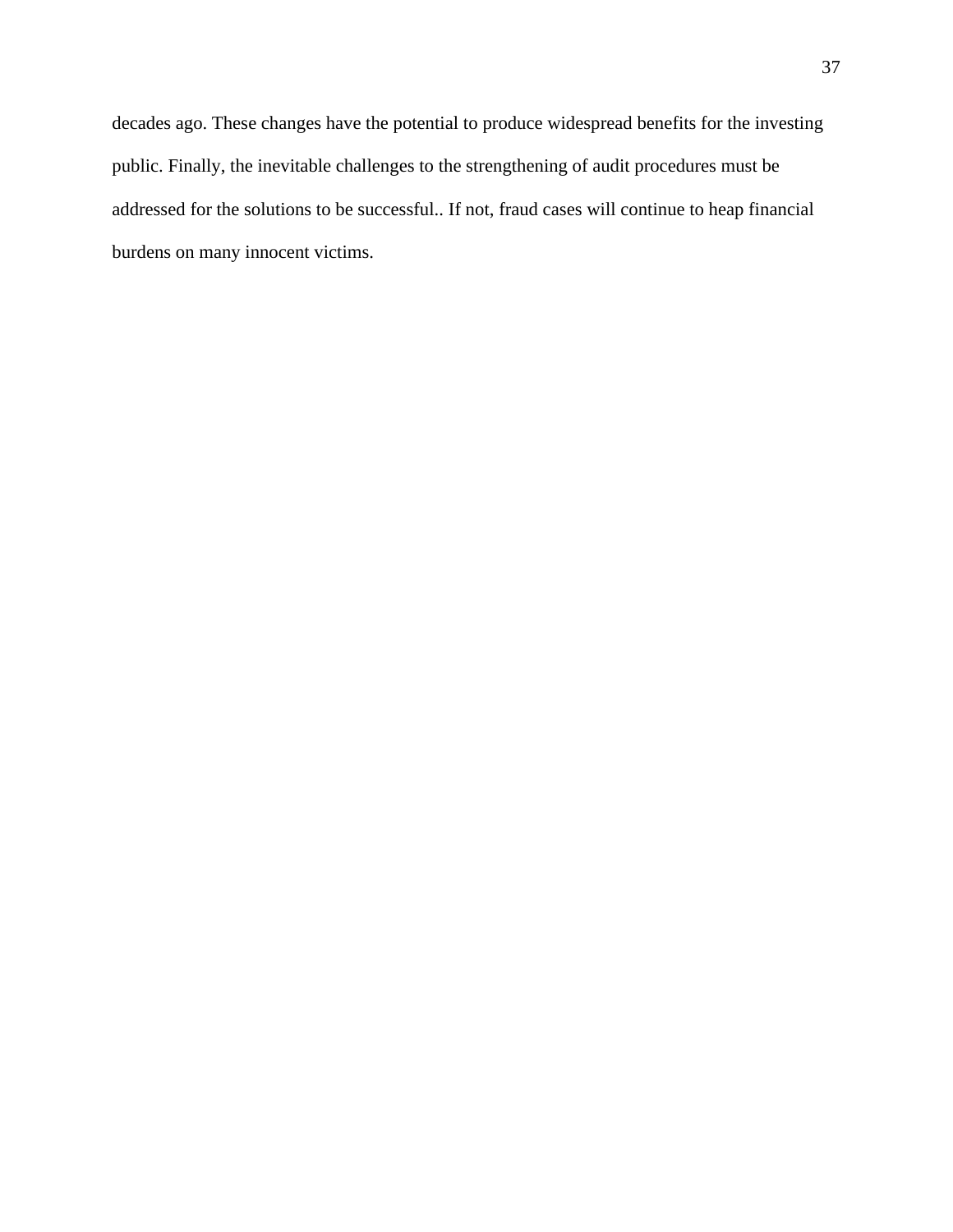## **Bibliography**

- <span id="page-38-0"></span>Allyn, B. (2022, January 4). Elizabeth Holmes verdict: Former Theranos CEO is found guilty on 4 counts. NPR. Retrieved May 10, 2022, from https://www.npr.org/2022/01/03/1063973490/elizabeth-holmes-trial-verdict-guiltytheranos
- *Black's Law Dictionary* Free Online Legal Dictionary. The Law Dictionary. (2022, February 7). Retrieved May 10, 2022, from https://thelawdictionary.org/
- Bondarenko, P. (2022). Enron scandal. Encyclopedia Britannica. Retrieved May 4, 2022, from <https://www.britannica.com/event/Enron-scandal>
- Chicago Tribune. (2002, September 3). Ties to enron blinded andersen. Chicago Tribune. Retrieved May 4, 2022, from [https://www.chicagotribune.com/news/chi-](https://www.chicagotribune.com/news/chi-0209030210sep03-story.html)[0209030210sep03-story.html](https://www.chicagotribune.com/news/chi-0209030210sep03-story.html)

Collins, J. C. (2017, April 1). Using Excel and Benford's law to detect fraud. Journal of Accountancy. Retrieved May 4, 2022, from https://www.journalofaccountancy.com/issues/2017/apr/excel-and-benfords-law-todetectfraud.html#:~:text=Briefly%20explained%2C%20Benford's%20Law%20maintains,leadi ng%20digit%20with%20decreasing%20frequency.

- Cornell Law School (Ed.). (2022). Sarbanes-Oxley act. Legal Information Institute. Retrieved May 4, 2022, from https://www.law.cornell.edu/wex/sarbanes-oxley\_act
- Constable, S. (2021, December 2). How the Enron scandal changed American Business Forever. Time. Retrieved May 4, 2022, from [https://time.com/6125253/enron-scandal-changed](https://time.com/6125253/enron-scandal-changed-american-business-forever/)[american-business-forever/](https://time.com/6125253/enron-scandal-changed-american-business-forever/)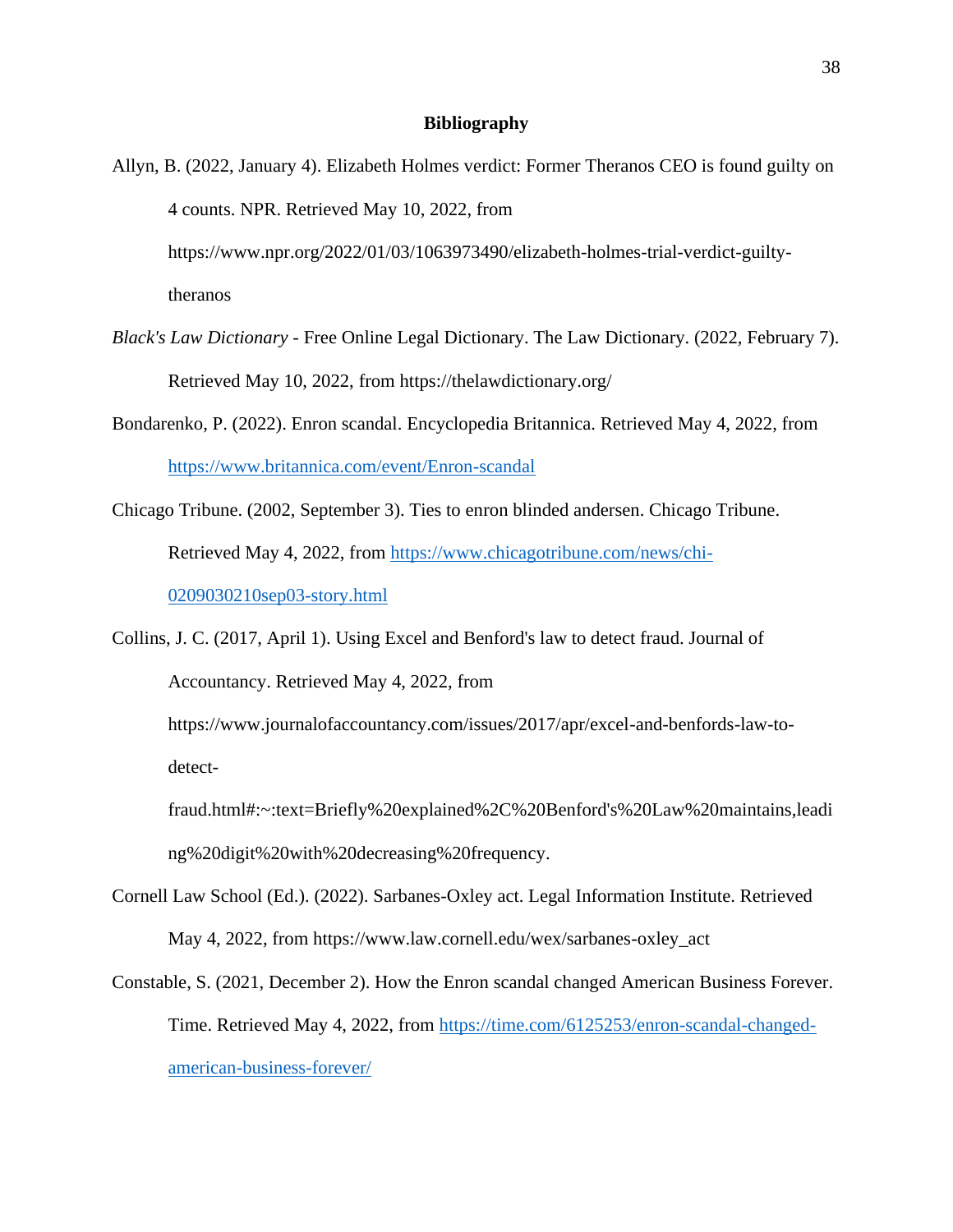Dickey, G., Blanke, S., & amp; Seaton, L. (2019, June 18). Machine learning in Auditing. The CPA Journal. Retrieved May 4, 2022, from

<https://www.cpajournal.com/2019/06/19/machine-learning-in-auditing/>

Enron. (2000). (rep.). Enron Annual Report 2000.

- *Fraud magazine*. Fraud Magazine. (2003). Retrieved May 5, 2022, from https://www.fraudmagazine.com/article.aspx?id=4294967876#:~:text=Financial%20statement%20fraud%2 0is%20the,to%20deceive%20financial%20statement%20users.
- George, B. (2021, August 11). Fraudulent accounting and the downfall of Worldcom. Audit & Advisory Services. Retrieved May 4, 2022, from https://www.sc.edu/about/offices\_and\_divisions/audit\_and\_advisory\_services/about/news /2021/worldcom\_scandal.php
- *High risk of fraud in auditing and accounting firms* NWC. National Whistleblower Center. (2021, March 19). Retrieved May 4, 2022, from https://www.whistleblowers.org/highrisk-of-fraud-in-auditing-and-accounting-firms/
- Kartemquin Educational Films; Contemporary Arts Media (distributor). (2017). All the queen's horses. Chicago, IL, South Melbourne, Vic, Australia.
- Krieger, F., Drews, P., & amp; Velte, P. (2021). Explaining the (non-) adoption of advanced data analytics in auditing: A process theory. International Journal of Accounting Information Systems, 41, 100511. https://doi.org/10.1016/j.accinf.2021.100511

Louwers, T. J., et. al (2021). Auditing & Assurance Services (8th ed.). McGraw-Hill Education.

Richardson, V. J., Teeter, R., & amp; Terrell, K. (2021). Data Analytics for Accounting. McGraw-Hill Education.